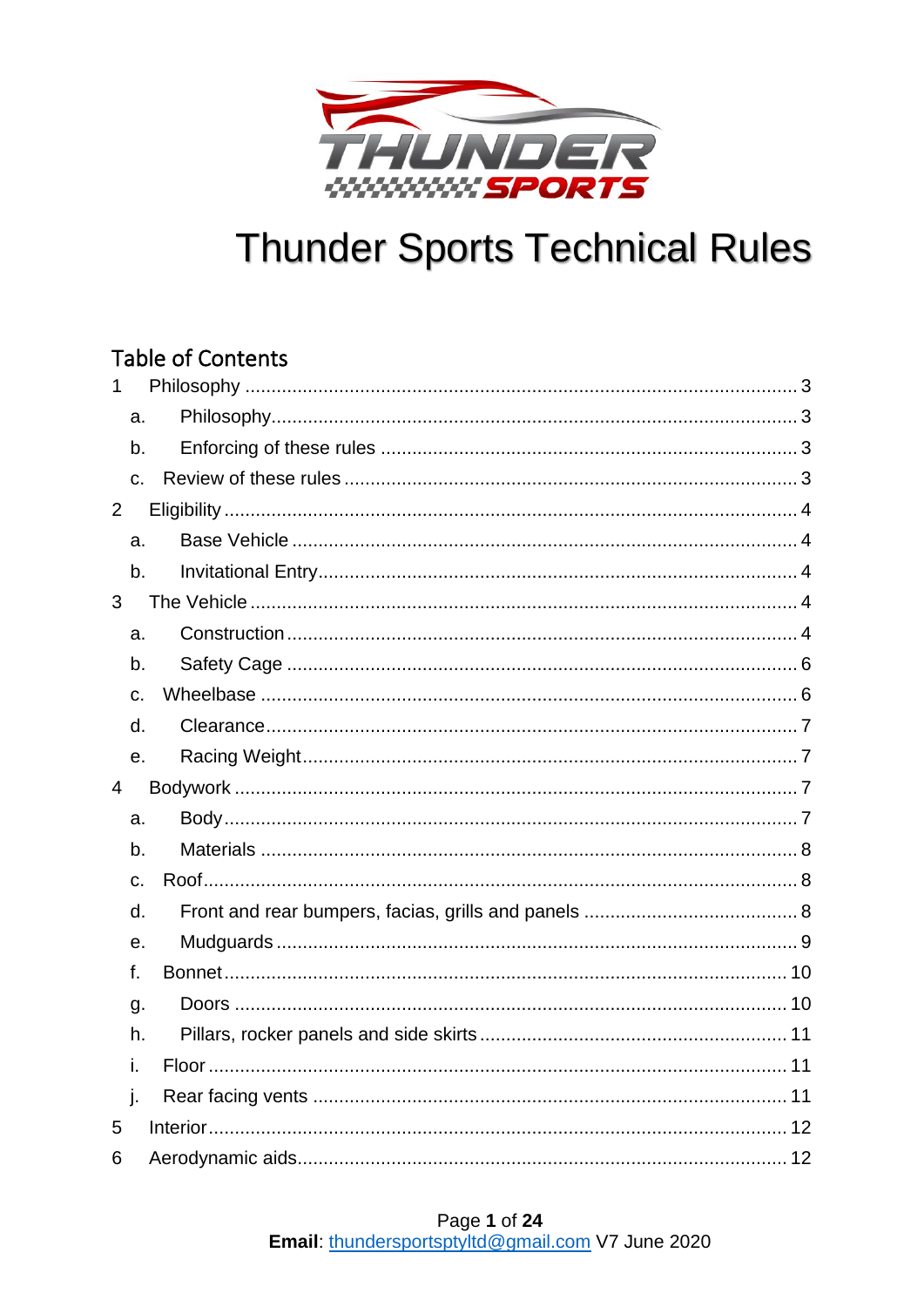

| 7              |                                                                 |  |
|----------------|-----------------------------------------------------------------|--|
| a.             |                                                                 |  |
| b.             |                                                                 |  |
| $\mathbf{C}$ . |                                                                 |  |
| d.             |                                                                 |  |
| $\mathbf{e}$ . |                                                                 |  |
| 8              |                                                                 |  |
| 9              |                                                                 |  |
| a.             |                                                                 |  |
| b.             |                                                                 |  |
| c.             |                                                                 |  |
| 10             |                                                                 |  |
| a.             |                                                                 |  |
| b.             | Hybrid engine system Battery Box and Convertor/Invertor Box  21 |  |
| C.             |                                                                 |  |
| d.             |                                                                 |  |
| e.             |                                                                 |  |
| 11             |                                                                 |  |
| 12             |                                                                 |  |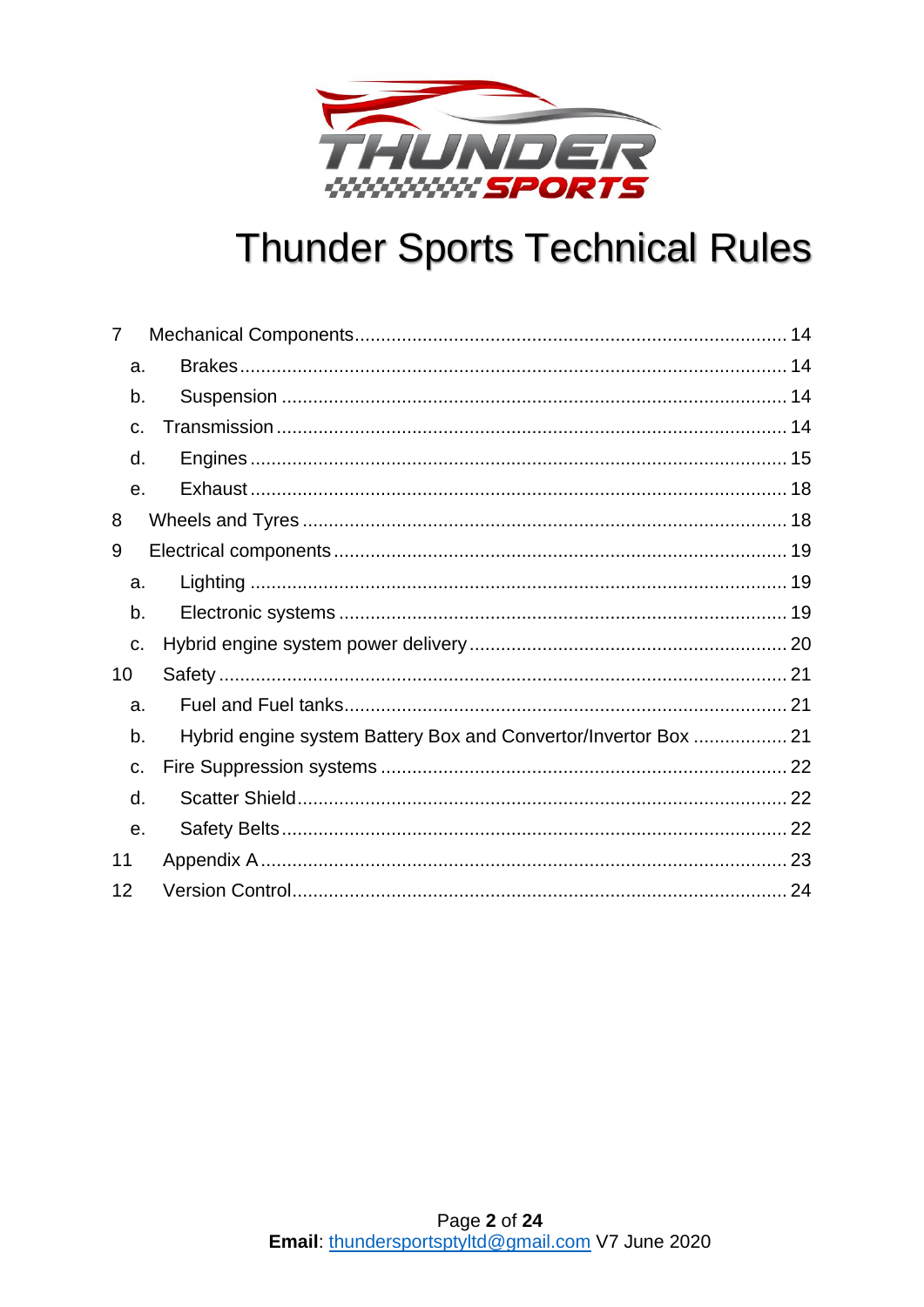

## <span id="page-2-0"></span>1 Philosophy

## <span id="page-2-1"></span>a. Philosophy

The Thunder Sports Technical Rules provides the boundaries for highly modified vehicles that intend to compete in circuit racing events. Vehicles that have been built to comply with these rules must comply with all aspects of these rules. Vehicles that have been built to comply with the technical rules of other circuit racing series that do not comply with these technical rules but in the opinion of the Thunder Sports Pty Ltd management comply with Sections 3e and [7d,](#page-14-0) as well as have performance and design broadly compatible may be provided with an invitation (see Section [2b\)](#page-3-2) to compete by Thunder Sports Pty Ltd management.

## <span id="page-2-2"></span>b. Enforcing of these rules

The Thunder Sports Cup management shall allocate an official to enforce these rules.

Random checks will be carried out on vehicles to confirm they comply with these rules. Any vehicle that does not comply will have to rectifying the non-compliance by the following Thunder Sports Cup round or be reviewed as an invited vehicle at the discretion of Thunder Sports Pty Ltd management.

### <span id="page-2-3"></span>c. Review of these rules

Thunder Sports Pty Ltd management is responsible for reviewing these rules and presenting to The Australian Auto Sports Alliance (AASA) any proposed changes to these rules.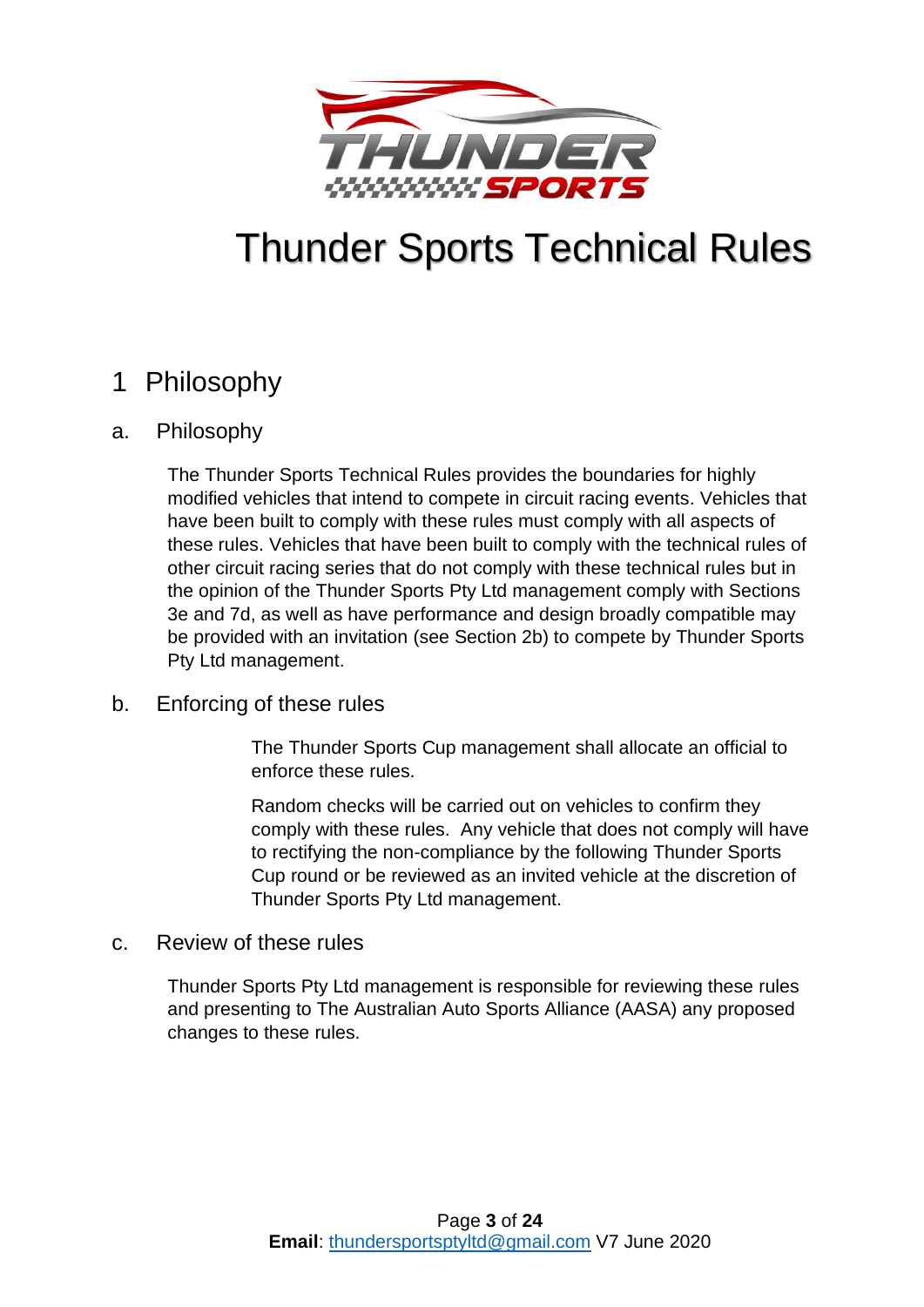

## <span id="page-3-0"></span>2 Eligibility

## <span id="page-3-1"></span>a. Base Vehicle

The Base Vehicle is or was available for sale worldwide, a Sedan, Coupe, Hatchback series production closed car, or Convertible where the Base Vehicle complies with Section [4c,](#page-7-1) or Two Wheel Drive (2WD) "Ute"/"Pick-Up" style commercial vehicle with a manufacturer Gross Vehicle Mass rating of less than 3,300kg and maximum length of less than 5,400mm. In all cases the reference points of the Base Vehicle's dimensions and silhouette will be the basic version of that vehicle, eg – use a Subaru Impreza GX and NOT a Subaru Impreza WRX STi. Four Wheel Drive (4WD) driveline transplants are only permitted where the Base Vehicle receiving the transplant is part of the same family of vehicles as the donor vehicle (eg. Mitsubishi Lancer GSR driveline transplanted into a Mitsubishi Lancer Coupe), and the resulting vehicle complies with Section [3a.](#page-3-4)

## <span id="page-3-2"></span>b. Invitational Entry

An Invitational Entry is an entry containing a base vehicle which does not comply with these regulations but which has been provided with an invitation to compete by the Thunder Sports Pty Ltd management.

## <span id="page-3-3"></span>3 The Vehicle

## <span id="page-3-4"></span>a. Construction

Each vehicle must have four wheels, of which only the front two are used for steering.

Two Wheel Drive (2WD) vehicles can be a development of the Base Vehicle's chassis including the removing and replacing of material compliant with Section [4b](#page-7-0) up to and including full prototype construction. A prototype construction vehicle is a vehicle whose whole chassis has been constructed using tubing or a bespoke monocoque tub to which the suspension, bodywork, aerodynamic devices and driveline is attached. It is permitted that the engine, gearbox and/or driveline mounting plates are stressed members for the suspension, bodywork, aerodynamic devices to be attached. The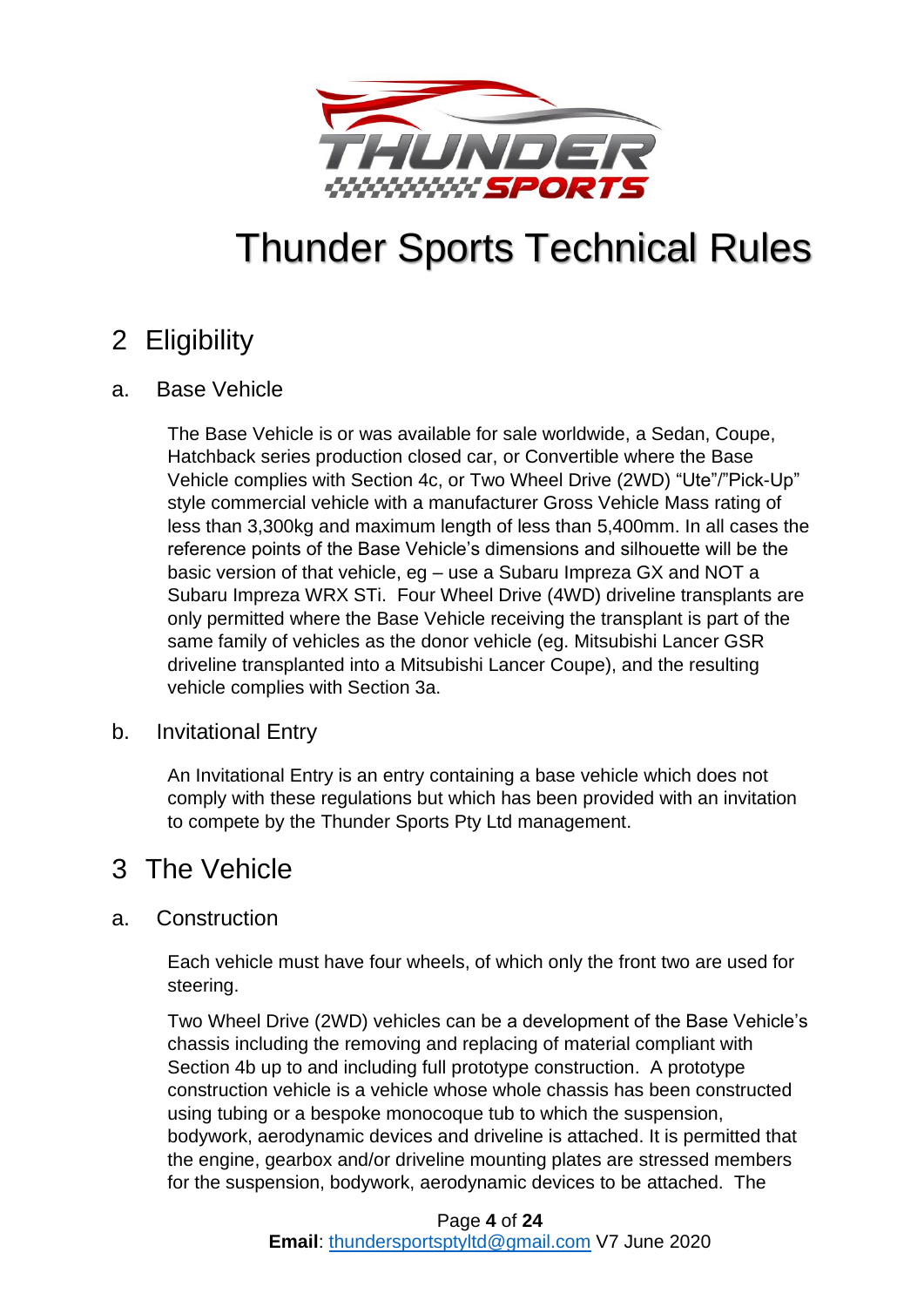

vehicle's engine must remain in the same general location as that of the Base Vehicle e.g. entirely forward of the midpoint of the wheelbase, or entirely rearward of the midpoint of the wheelbase, but forward of the rear axle, or entirely rearward of the rear axle.

Four Wheel Drive (4WD) are only permitted to be a development of the Base Vehicle chassis as follows;

> The standard factory sheet metal must be retained in the following areas: roof frame, pillars, door sills, cockpit floor section, front and rear chassis rails up to suspension subframe mounting points, firewall, original shock absorber (i.e. Macpherson Strut) towers which must retain in their original position and function as the manufacturer of the Base Vehicle intended except where specific provision is made for modification of these items, as follows:

Modifications can be made to the firewall for transmission clearance, wiring or roll cage, however the resulting firewall must:

- 1. must remain in the Base Vehicle's original position
- 2. resemble the original
- 3. continue to be structural
- 4. create a seal between the engine bay area and the cockpit;
- 5. only use a replacement material manufactured from material of the same gauge and composition as the original part
- 6. the engine and driveline must retain the original configuration (eg. North-South or East-West)
- 7. An engine block that has been relocated from its standard factory position must be no more than 51mm beyond the mainly vertical firewall. The reference point for the mainly vertical firewall is the point furthest from the midpoint of the wheelbase.
- 8. Relieving the wheel wells to provide clearance for tyre and wheel assemblies
- 9. Drilling holes for the fitment of permitted accessories and components

#### Page **5** of **24**

**Email**: [thundersportsptyltd@gmail.com](mailto:thundersportsptyltd@gmail.com) V7 June 2020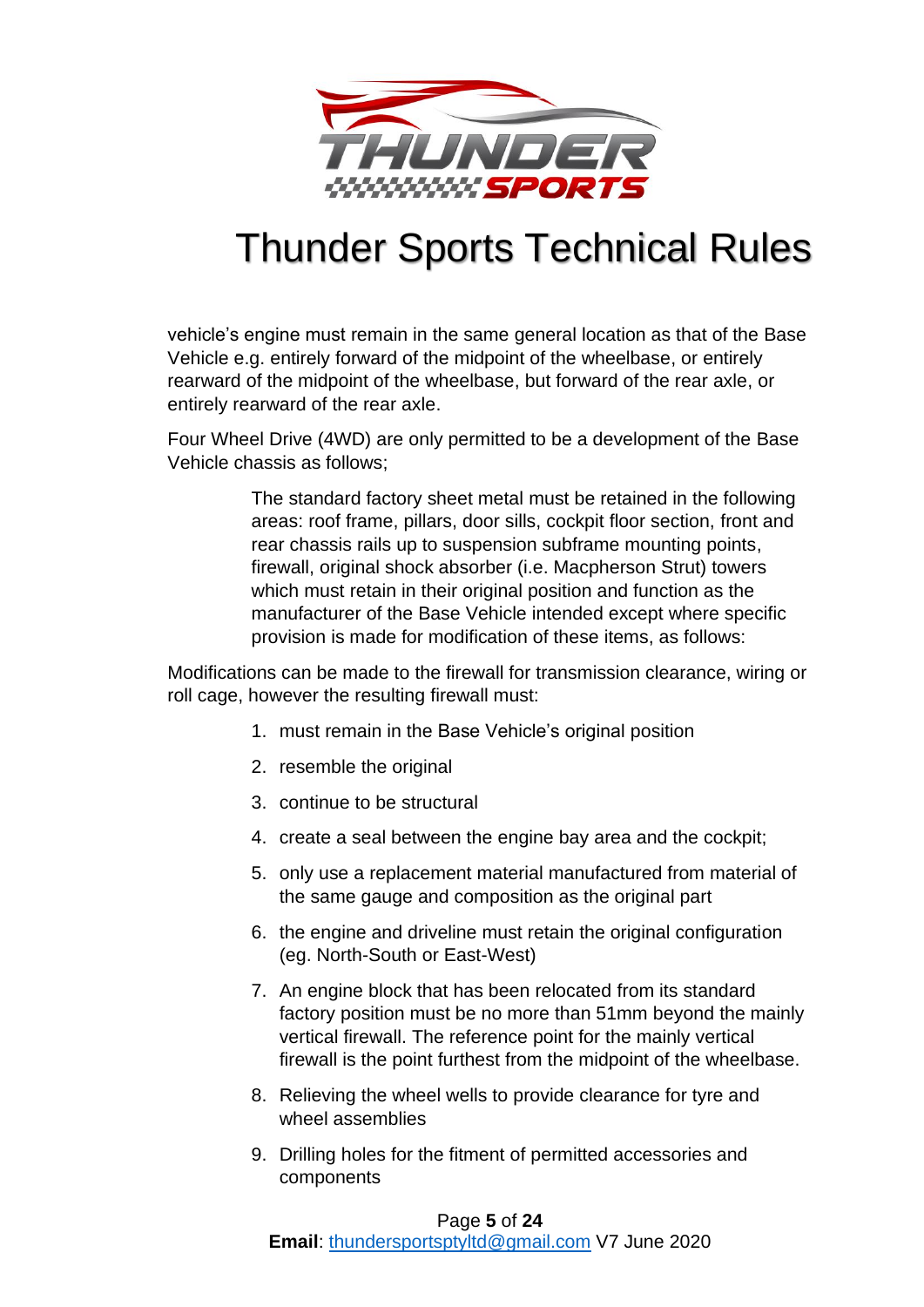

10.Removal of unused standard brackets

## <span id="page-5-0"></span>b. Safety Cage

All vehicles that have a Safety Cage that has been previously authorised or recognised by the AASA or sanctioning bodies other than AASA must as a minimum, comply with an AASA Class 2 Safety Cage regulations found here; [https://aasa.com.au/wp-content/uploads/181024-01-AASA-Safety-Cage-](https://aasa.com.au/wp-content/uploads/181024-01-AASA-Safety-Cage-Regulations-V1.1.pdf)[Regulations-V1.1.pdf](https://aasa.com.au/wp-content/uploads/181024-01-AASA-Safety-Cage-Regulations-V1.1.pdf)

All new vehicles not yet authorised or recognised by the AASA or sanctioning bodies other than AASA must as a minimum, comply with an AASA Class 3 Safety Cage regulations found here; [https://aasa.com.au/wp](https://aasa.com.au/wp-content/uploads/181024-01-AASA-Safety-Cage-Regulations-V1.1.pdf)[content/uploads/181024-01-AASA-Safety-Cage-Regulations-V1.1.pdf](https://aasa.com.au/wp-content/uploads/181024-01-AASA-Safety-Cage-Regulations-V1.1.pdf)

It is highly recommended that older cars be brought up the AASA Class 3 Safety Cage regulations found here; [https://aasa.com.au/wp](https://aasa.com.au/wp-content/uploads/181024-01-AASA-Safety-Cage-Regulations-V1.1.pdf)[content/uploads/181024-01-AASA-Safety-Cage-Regulations-V1.1.pdf](https://aasa.com.au/wp-content/uploads/181024-01-AASA-Safety-Cage-Regulations-V1.1.pdf) 

A 2WD prototype construction vehicle fitted with a rear mounted load bearing transaxle type transmission is permitted to utilise 'V' type backstay members mounted to the gearbox, providing the lower part of the 'V' centrelines are not more than 300mm apart.

For all vehicles, all retrofitted reinforcements and/or prototype construction chassis members above the lower edge of the side windows are regarded as forming part of the safety cage, and are subject to the requirements of AASA Safety Cage regulations found here; [https://aasa.com.au/wp](https://aasa.com.au/wp-content/uploads/181024-01-AASA-Safety-Cage-Regulations-V1.1.pdf)[content/uploads/181024-01-AASA-Safety-Cage-Regulations-V1.1.pdf](https://aasa.com.au/wp-content/uploads/181024-01-AASA-Safety-Cage-Regulations-V1.1.pdf) 

### <span id="page-5-1"></span>c. Wheelbase

The wheelbase as measured between vertical centrelines of the of the front and rear hubs must be within ±100mm of that of the vertical centrelines of the Base Vehicle's front and rear hubs up to a maximum total difference per side  $of +100$ mm.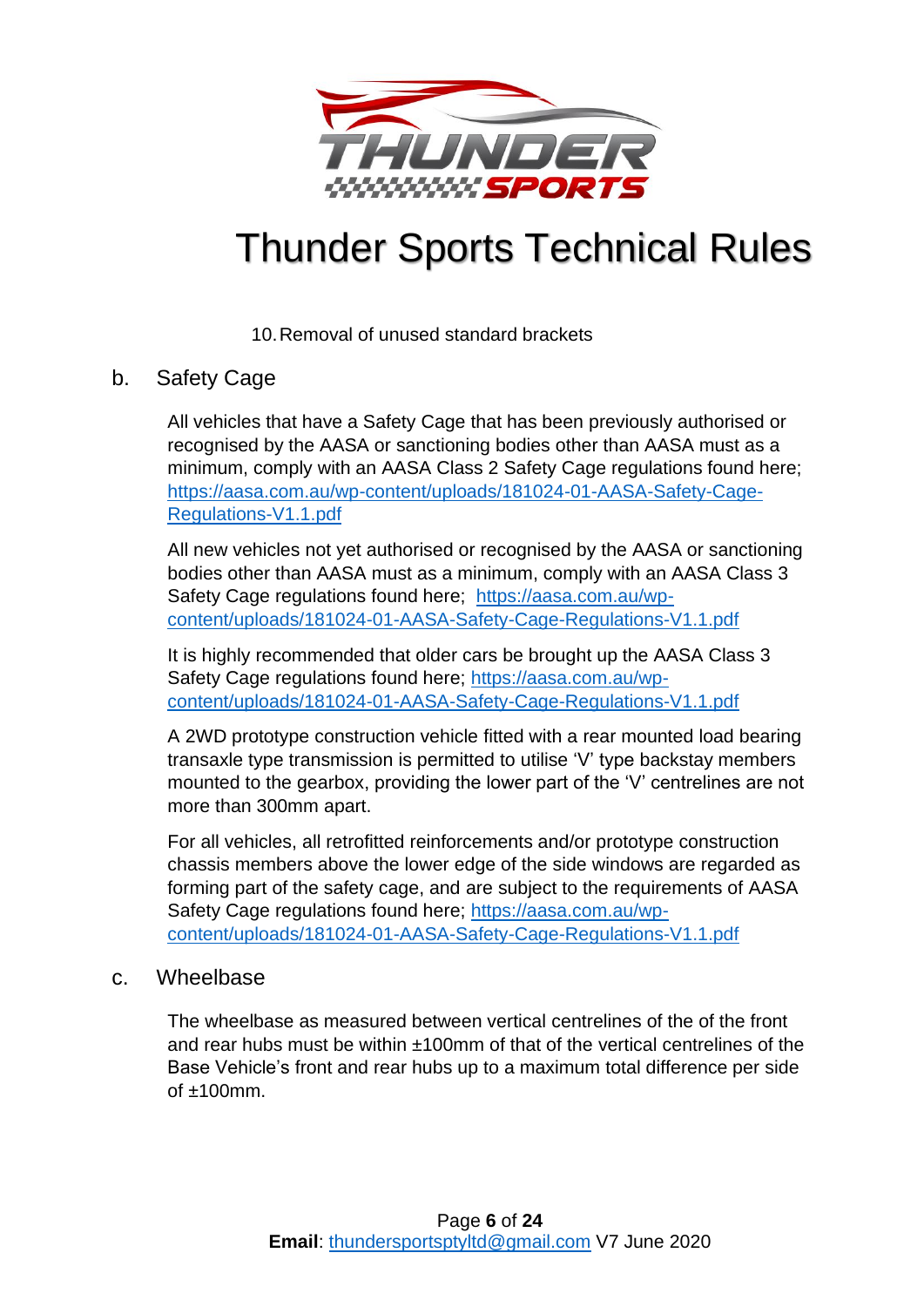

### <span id="page-6-0"></span>d. Clearance

The minimum ride height is 40mm above the ground with all tyres at a pressure of 1.7 bar (25 psi).

<span id="page-6-1"></span>e. Racing Weight

The following are the minimum racing weights at the completion of a qualifying session or race for rear-wheel drive naturally aspirated vehicles and include the driver and all fluids.

| up to 1600cc  | 730kg  |
|---------------|--------|
| 1601 - 2000cc | 780kg  |
| 2001 - 2500cc | 800kg  |
| 2501 - 3550cc | 900kg  |
| 3551 - 4500cc | 975kg  |
| 4501 - 5100cc | 1050kg |
| 5101 +        | 1125kg |

**Note**: Additional racing weight corrections to be applied for different engine and driveline configurations:

Subtract 50kg from the above weight for front wheel drive vehicles

Add 50kg to the above weight for 4WD vehicles

For each vehicle using a forced induction system: Add 75kg to the above weight for each vehicle between 4337cc and 6000cc corrected engine capacity (refer to Section [7d\)](#page-14-0). Add 115 kg to the above weight for each vehicle above 6000cc corrected engine capacity (refer to Section [7d\)](#page-14-0).

## <span id="page-6-2"></span>4 Bodywork

<span id="page-6-3"></span>a. Body

The silhouette of the Base Vehicle's visible body panels must remain unmodified apart from the modifications permitted in these rules.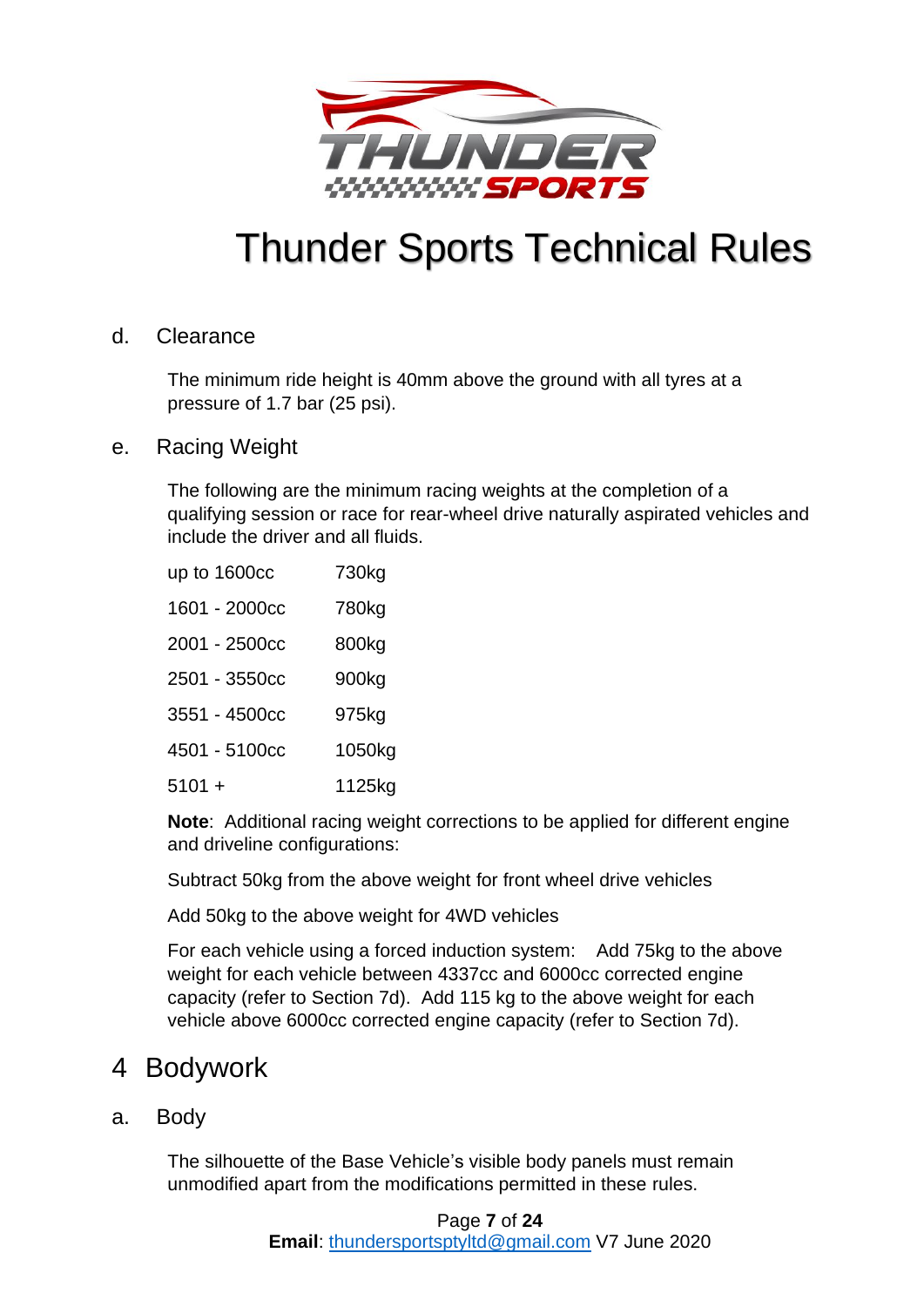

### <span id="page-7-0"></span>b. Materials

All body panels may be replaced by panels manufactured from material of the same gauge and composition as the original part, or aluminium/aluminium alloy of a gauge not thinner than 1.2mm, or glass fibre and/or glass-reinforced plastic, carbon fibre and/or Kevlar composite materials of a gauge not thinner than 1.5mm.

The bonnet and boot lid may be replaced and incorporated into "one-piece clamshells" with surrounding panels. It is encouraged that the Base Vehicle's bonnet and boot lid seams and panel joins be emphasised in the livery of the vehicle.

All external glass may be replaced with a rigid transparent material such as polycarbonate. The minimum material thickness for side windows and rear windscreen is 3mm. The minimum material thickness for the front windscreen is 6mm.

#### <span id="page-7-1"></span>c. Roof

Up to two roof ducts with the sole purpose of allowing fresh air from outside the vehicle into the cabin area can be installed providing they are a NACA type, or broadly the same in shape and design, or same as the type used in rally cars.

Each Base Vehicle fitted with a sunroof shall have a permanent fixed replacement panel made from material that comply with Section [4b](#page-7-0) fitted into the sunroof opening

All convertible vehicles eligible to compete must be fitted with a full hardtop roof that is the same dimensions and silhouette and have the rear windscreen in the same position and dimensions as the factory optional hard top for that Base Vehicle and must be made from materials that comply with Section [4b.](#page-7-0)

## <span id="page-7-2"></span>d. Front and rear bumpers, facias, grills and panels

The rear bumper, fascia, or beaver panel must retain its original appearance and location and may be modified and/or replaced for clearance and/or the fitment of aerodynamic aids providing the material complies with Section [4b.](#page-7-0)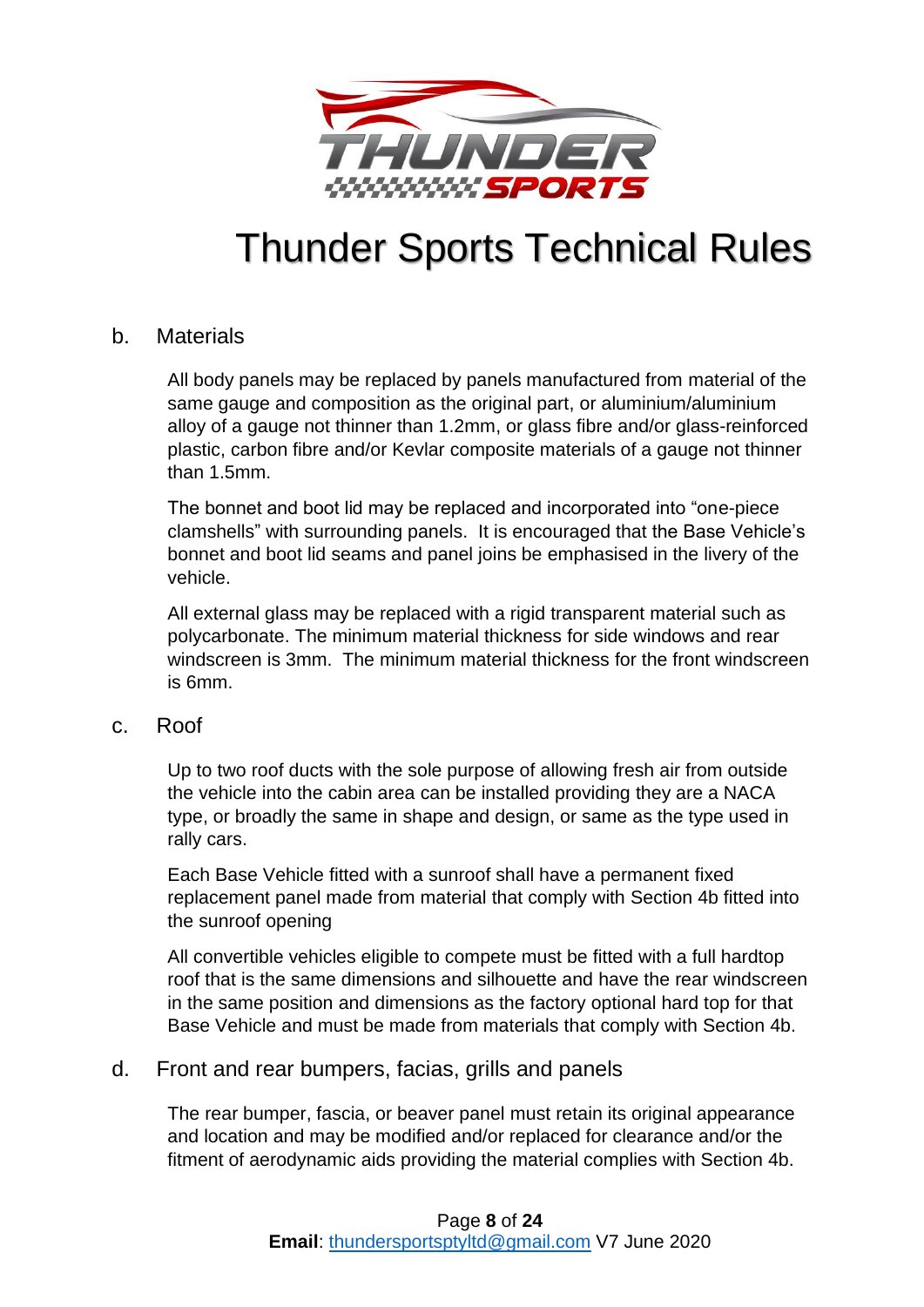

The front bumper and grill must retain its original appearance and location and may be modified and/or replaced for clearance and/or the fitment of aerodynamic aids providing the material complies with Section [4b.](#page-7-0)

No part of the front or rear bumper shall be wider than the widest point of the modified mudguards and must fit within the dimensions listed in Section [4i.](#page-10-1)

### <span id="page-8-0"></span>e. Mudguards

Modified mudguards and extensions are permitted up to a maximum of 125mm wider per side than the widest point on the mudguards of the Base Vehicle and must be made of material that complies with Section [4b.](#page-7-0)

When viewed from above, the mudguards and/or extensions must cover the complete wheels to the horizontal centreline of the hubs with the wheels in the straight-ahead position.

The rear extremities of the front and rear mudguards and/or extensions shall as a minimum cover the complete wheels up to a vertical line from the trailing edge of the tyres when viewed from the side of the vehicle with the wheels in the straight-ahead position.

The front extremities of the front and rear mudguards and/or extensions shall as a minimum cover the complete wheels up to a vertical line ahead of the leading edge of the tyres and up to a horizontal line a maximum of 60mm above the horizontal centreline of the wheel hub when viewed from the side of the vehicle with the wheels in the straight-ahead position.

Louvered vents are permitted in the upper surface of the front and rear mudguard areas with the purpose of venting the mudguard. Where the Base Vehicle's bonnet covers the top of the mudguard area, any vent fitted to the bonnet with the purpose of venting the area above the tyres must be positioned the area described in this paragraph with panels or ducting down, separating the space directly below the vent from the engine bay, in order to be excluded from the area described in 4f.

Openings in rear of the mudguards and/or extensions between the rear most edge of the Base Vehicle's wheel arch opening and the area immediately behind are free providing the resulting mudguard and/or extension complies with all other items in Section [4b,](#page-7-0) [4d,](#page-7-2) [4e,](#page-8-0) [4g,](#page-9-1) [4h.](#page-10-0)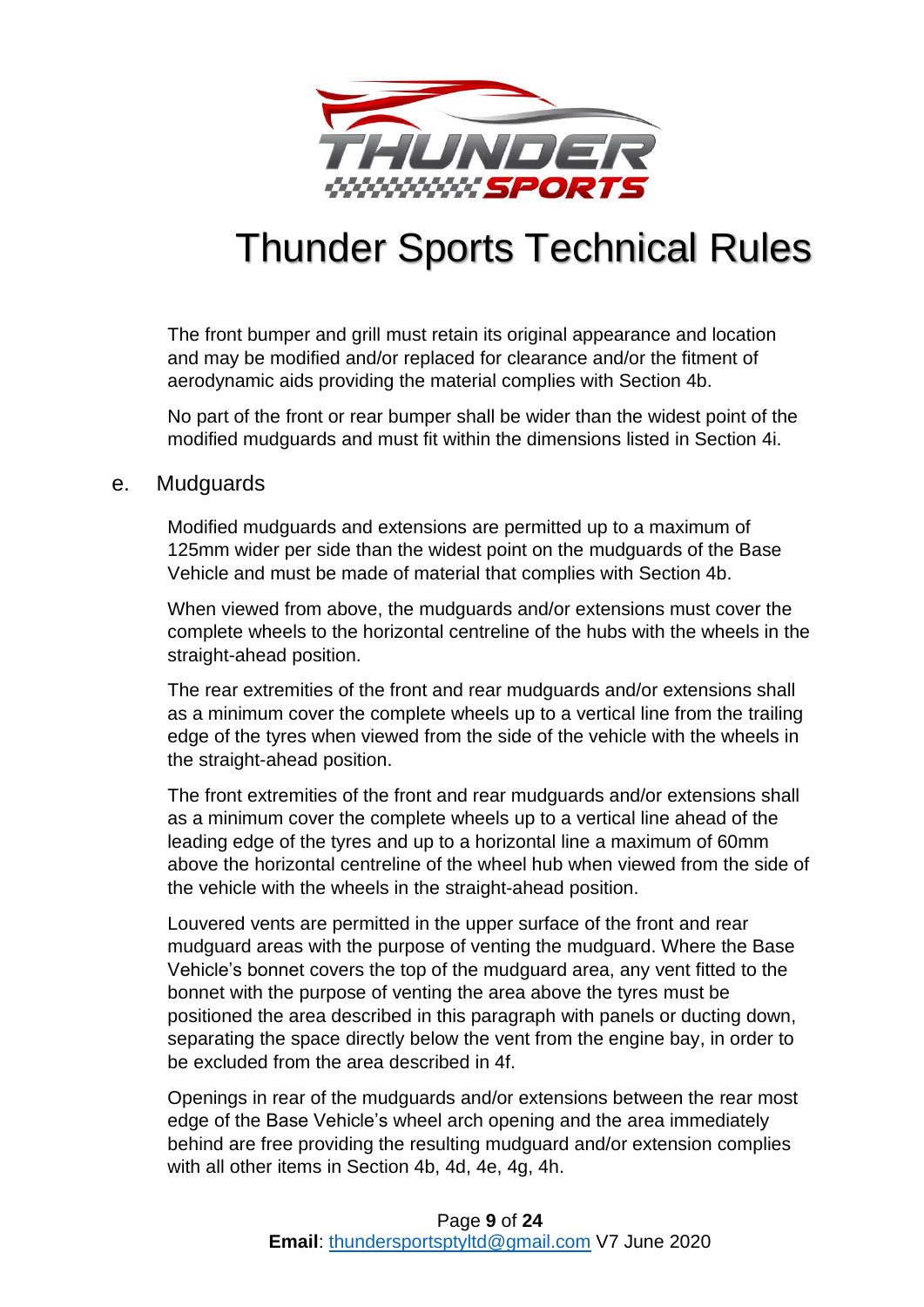

### <span id="page-9-0"></span>f. Bonnet

Up to 3 bonnet vents with a maximum combined area of 3200cm2 can be fitted. The maximum combined vent area includes any opening between the scuttle/plenum area and the trailing edge of the bonnet. If the bonnet vents are not louvered, the must be fitted with panels or ducting down to the water radiator/intercooler/oil coolers/fans so no other parts of the under bonnet can be seen.

A change to the shape of the bonnet is permitted providing it is to accommodate modified mechanical components that would otherwise interfere with the position of the Base Vehicle's bonnet, providing the change in shape of the bonnet does not exceed 100mm in height over the dimensions of the Base Vehicle's bonnet, and the length and width of the resultant change to the shape of the original bonnet is not in excess of the original bonnet dimensions. Any material used to change the shape of the bonnet must comply with Section [4b.](#page-7-0)

### <span id="page-9-1"></span>g. Doors

All ancillary equipment and mechanisms in the Base Vehicle's doors may be removed. Original door catches and hinges may be replaced or modified. Front doors that open must have a mechanism to open from both the outside and inside of the vehicle.

The front door/s may be fixed or cut horizontally along the full length of the door to a maximum height equal to the intersecting point of the roll cage tubes that form the side intrusion protection and must hinged at the front. It is encouraged that the Base Vehicle's door handles, door seams and panel joins be emphasised in the livery of the vehicle. The gap between the opening upper section and the fixed lower section of the resultant modified door must be no more than 3mm. Fixed front doors must not be fitted with windows.

Rear doors may be fixed or made integral with the surrounding bodywork. Rear door windows (or rear side windows for a 2-door vehicle) can be replaced with material compliant with Section [4b.](#page-7-0) It is encouraged that the Base Vehicle's door handles, door seams and panel joins be emphasised in the livery of the vehicle.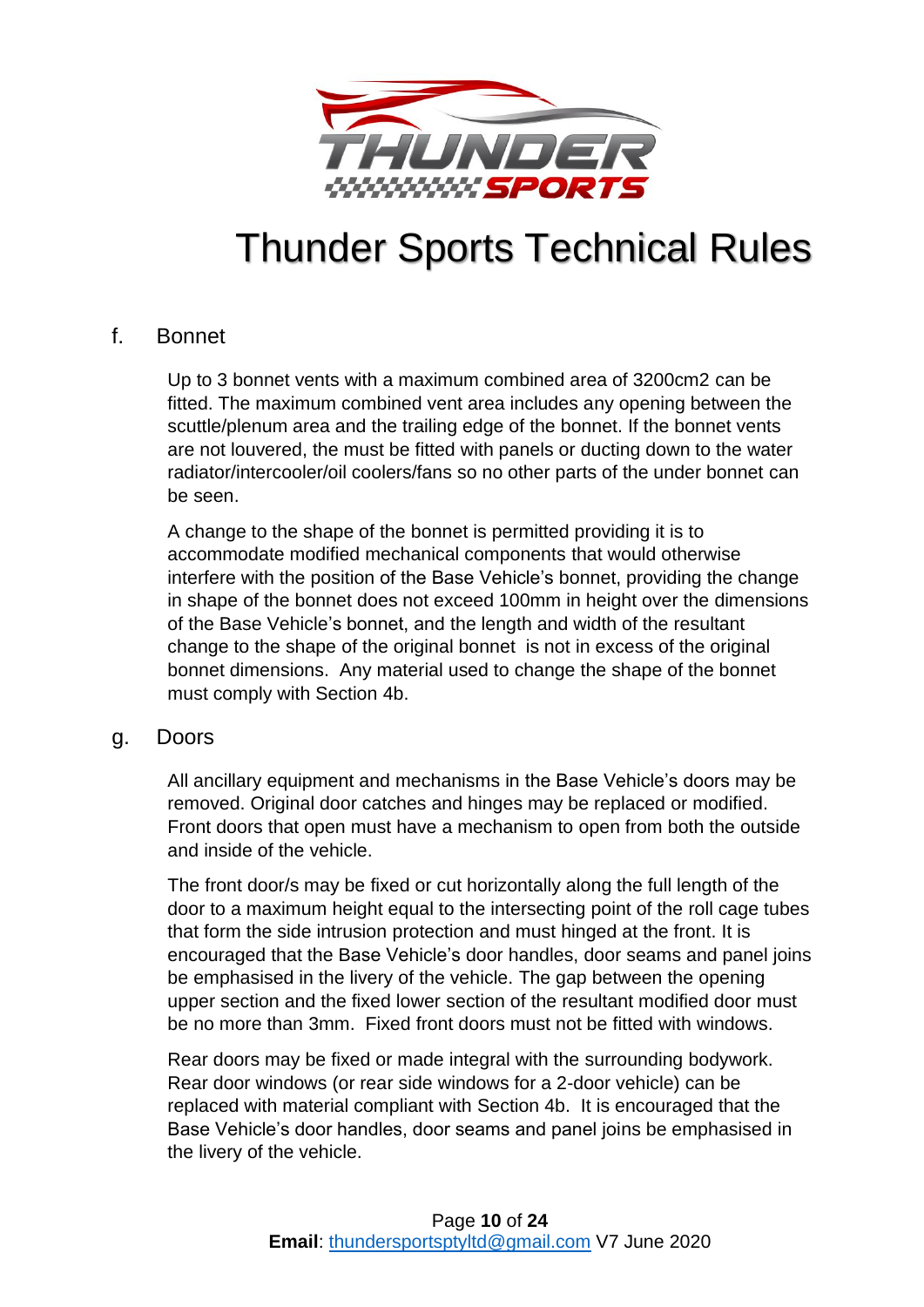

A maximum 10mm gap is permitted between any removable body panels or opening doors.

A driver's window net must be installed and attached to the roll cage and/or chassis and must meet AASA requirements [https://aasa.com.au/wp](https://aasa.com.au/wp-content/uploads/Harnesses-Appendix-5-V0.5.pdf)[content/uploads/Harnesses-Appendix-5-V0.5.pdf](https://aasa.com.au/wp-content/uploads/Harnesses-Appendix-5-V0.5.pdf)

### <span id="page-10-0"></span>h. Pillars, rocker panels and side skirts

On prototype construction vehicle with all doors closed, the original shape and area of the A, B and C pillars, rocker panels and door glass frames of the Base Vehicle must be retained.

It is permitted to fit side skirts to the area between the trailing edge of the front mudguard and/or extension and the leading edge of the rear mudguard and/or extension and must be no wider than a straight line between the outer most edges of the mudguards and/or extensions. Each side skirts shall not exceed the front and rear mudguard and/or extension in height and must not extend below the lowest part of the floor. The vertical section of the side skirt can be designed as an aerodynamic aid (refer Section [6\)](#page-11-1).

### <span id="page-10-1"></span>i. Floor

It is permitted to replace the floor or add an additional floor to the Base Vehicle of free design provided that the lower edge of the resultant floor is compliant with Section 3d and 6, extends no further forward than the leading edge of the front tyres, no further rearward than the centreline of the rear axle and complies with Section [4b.](#page-7-0) Any sealed floor below the engine must as a minimum have one 20mm diameter opening directly below the engine to let fluid escape.

## <span id="page-10-2"></span>j. Rear facing vents

It is permitted to vent pressure out of the cabin or engine bay of a rear/midengine Base Vehicle through the use of rear facing vents with a maximum combined surface area of 1,000cm² provided that the rear facing vents do not expose the vehicle's driveline and/or fuel system to the cabin, are mounted in the area rearward of the roof's trailing edge (excluding the rear tail lights), and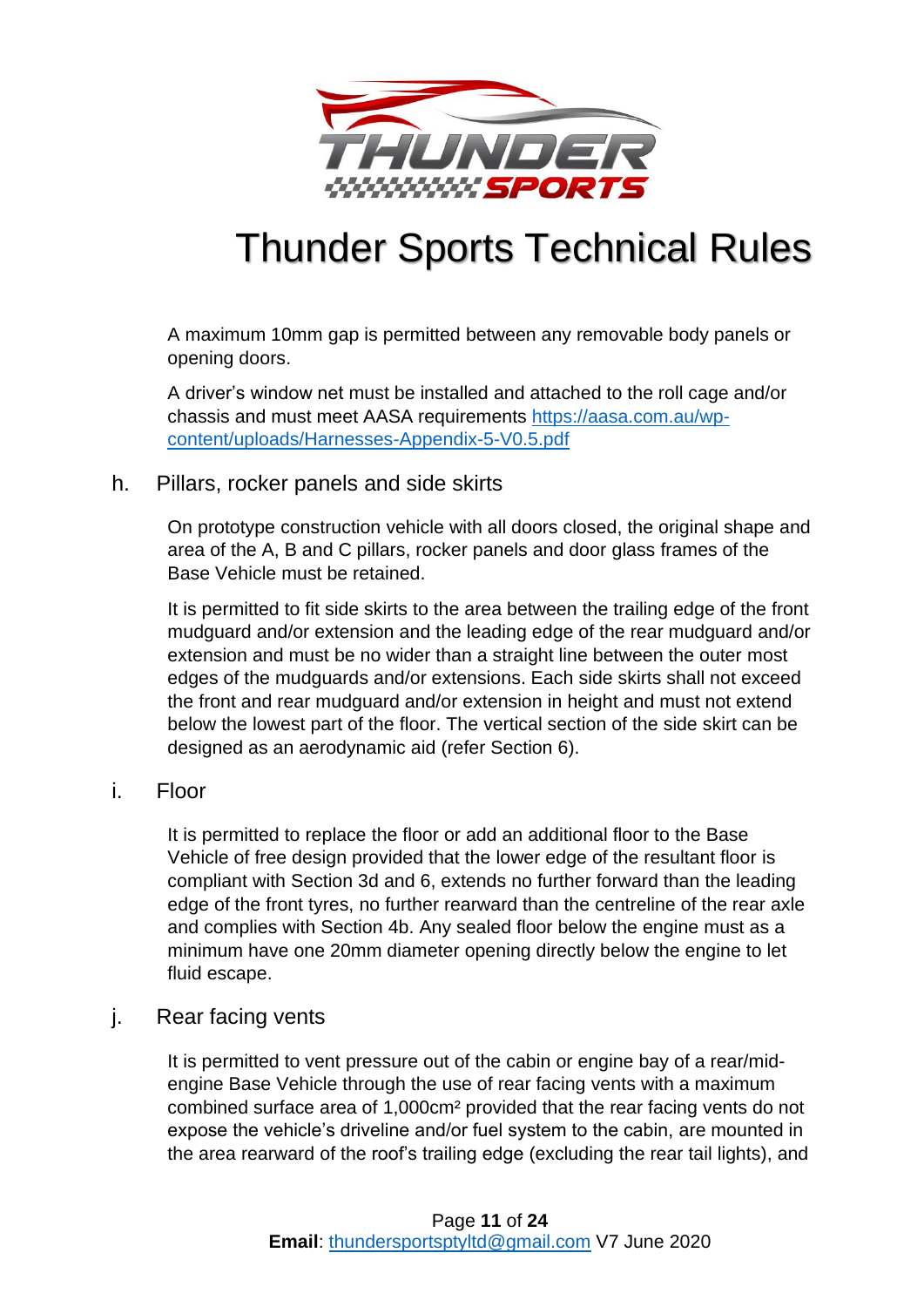

any vent created in the rear windscreen must have an individual area no greater that 20cm² each.

## <span id="page-11-0"></span>5 Interior

All standard interior fittings, seats and/or trims may be removed. Any front door trim that is removed must be replaced with a flush-fitting rigid material compliant with Section [4b.](#page-7-0) Where front door windows are fitted, it is permitted to fit one NACA type duct per window. It is permitted to fit two NACA type ducts per rear side/rear door window.

A replacement driver's seat that complies with AASA regulations can be fitted and must be positioned either to the left or the right of the longitudinal centreline of the vehicle. The forward-facing shoulder area of the seat must be at least 75mm forward of the leading edge of the rear tyre.

## <span id="page-11-1"></span>6 Aerodynamic aids

Vehicles with aerodynamic aids found by the Chief Scrutineer to be unsafe or unsuitable will not be permitted to start until improvements are made to meet approval of the Chief Scrutineer.

Active aerodynamic aids including any hydraulically or electronically actuated components are not permitted.

All measurements have a tolerance of +/-3mm to allow for inaccuracy of hand measurement and thermal expansion.

This section is intended to be read with Section 4e, 4h and 4i. Each aerodynamic aid must fit within the following requirements and in the general areas detailed in Appendix A:

Box A: Any aerodynamic aid forward of the leading edge of the front tyres in the straight ahead position must not extend more than a maximum of 125mm beyond the extremities of the Base Vehicle's bodywork up to a maximum width no wider than the widest point of the Base Vehicle's bodywork/or modified mudguards and/or extensions (refer Section [4e\)](#page-8-0), and must not interfere with or cover the area of the Base Vehicle's headlights. A full front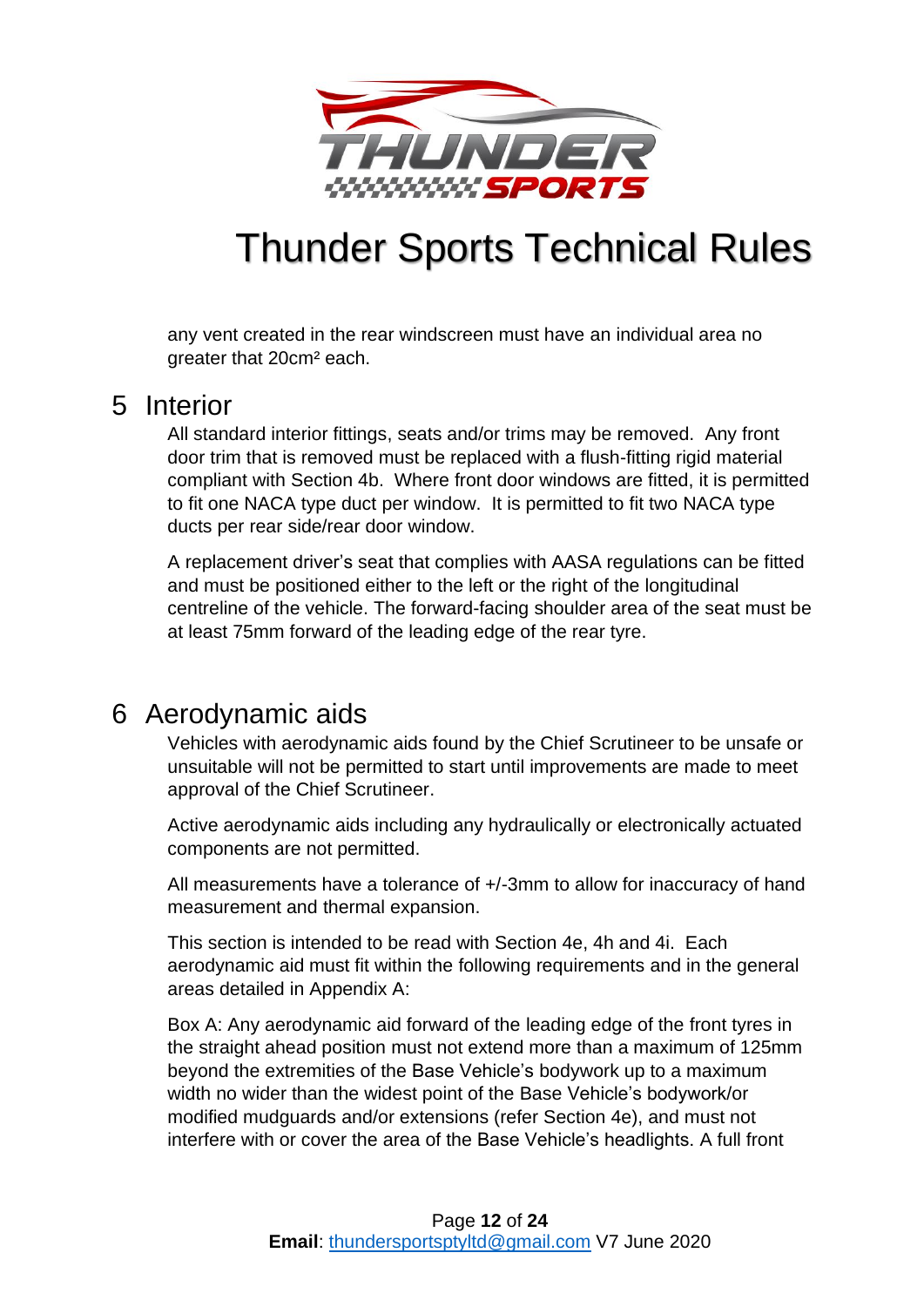

under tray is permitted which must not extend further rearward than the centre line of the front axle.

Box B: Any aerodynamic aid (i.e. side skirt and floor) in between the front (Box A) and rear (Box C) areas must not extend further outwards than a maximum of 125mm per side beyond the extremities of the Base Vehicle's bodywork up to a maximum width no wider than the widest point of the Base Vehicle's bodywork/or modified mudguards and/or extensions (refer Section [4e\)](#page-8-0).

Box C: Any aerodynamic aid (other than a rear wing and/or rear deck lid spoiler) rearward of the trailing edge of the rear tyres must not extend more than a maximum of 100mm beyond the extremities of the Base Vehicle's bodywork (up to a maximum width no wider than the widest point of the Base Vehicle's bodywork/or modified mudguards and/or extensions (refer Section [4e\)](#page-8-0). In addition to the maximum dimensions above, a rear diffuser including its endplates fitted on the underside of the bodywork is permitted to extend to the leading edge of the rear tyres.

Further to the Box C requirements, a rear deck lid spoiler including any veins or endplates must not have any of its upper extremities more than 200mm above the Base Vehicle's bodywork where mounted and not exceed the width of the Base Vehicle's bodywork /or modified mudguards and/or extensions (refer Section [4e\)](#page-8-0) where mounted.

Further to the Box C requirements, a rear wing including any veins, endplates and mounting legs is permitted to extend a maximum of 250mm above the highest point of the roof line of the Base Vehicle, 200mm rearward of the rear most extremity of the Base Vehicle's bodywork and must not extend further outwards than 50mm per side beyond the Base Vehicle's bodywork/or modified mudguards and/or extensions (refer Section [4e\)](#page-8-0), and up to a maximum of 100mm per side beyond the extremities of the Base Vehicle's bodywork.

The maximum number of horizontal elements of any aerodynamic aid in Box C is two. (i.e. dual element wing, double diffuser, dual canards per side behind the trailing edge of the rear tyres).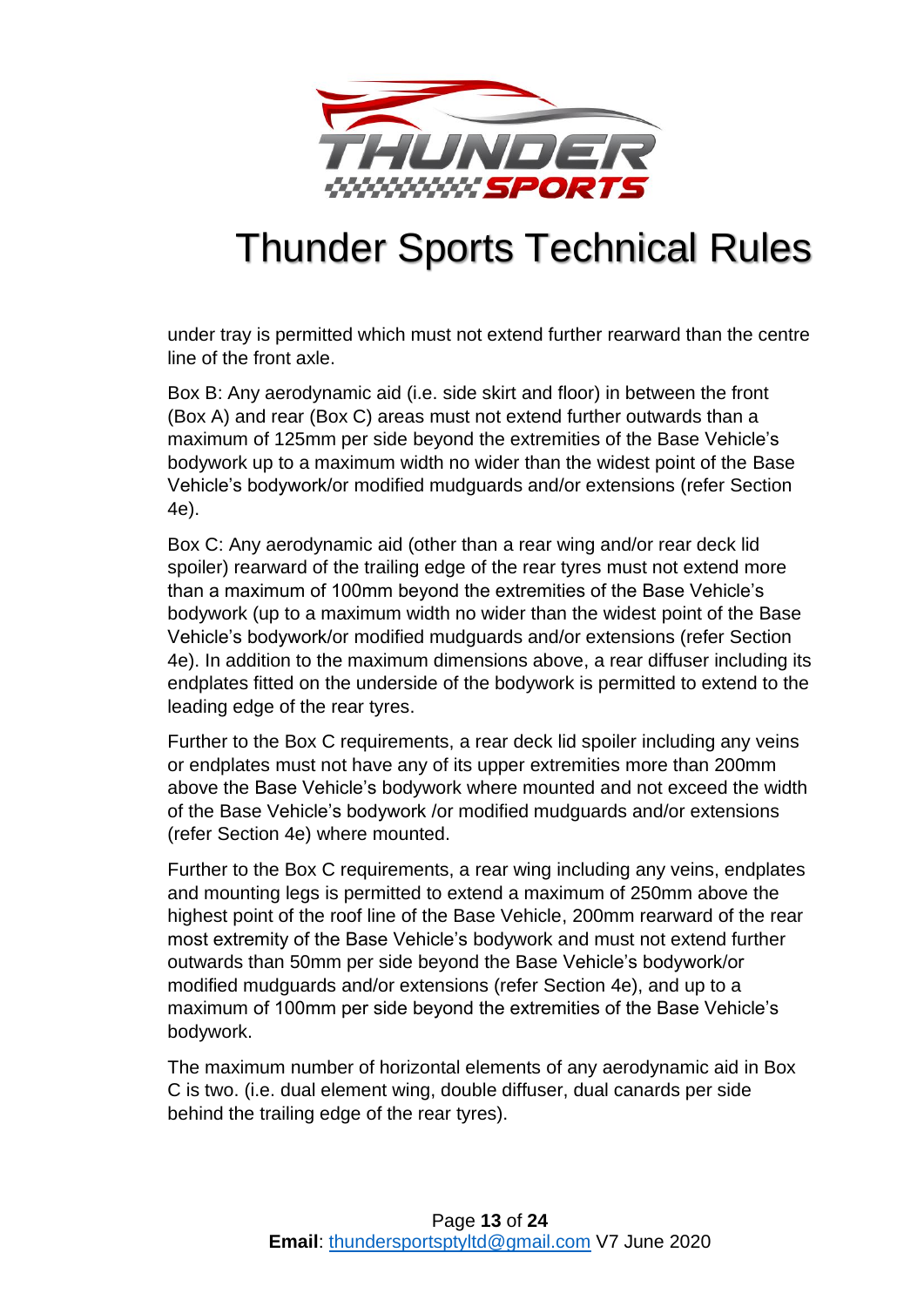

The vehicle can have a vent in the diffuser panel where it provides ventilation for the vehicle's various cooling system(s), providing no part of the cooling system and/or associated ducting sits below the diffuser panel.

Any exhaust systems that exists through the diffuser panel must comply with Section [7e](#page-17-0) of these rules.

## <span id="page-13-0"></span>7 Mechanical Components

### <span id="page-13-1"></span>a. Brakes

A modified version of the Base Vehicle's braking system can be used providing that no more than one brake rotor manufactured from ferrous material and two brake calliper per wheel is used.

Where a prototype braking system is used, it must be part of a dual circuit braking system that operates all four wheels and is required to still control two wheels on the same axle by the brake pedal in the event of a brake fluid leakage at any point in brake system. Working anti-lock braking systems shall not be permitted unless originally fitted to a Base Vehicle and its anti-locking function is unmodified (refer Section [9b\)](#page-18-2). The design, construction and components of the braking system are otherwise free.

### <span id="page-13-2"></span>b. Suspension

'Active' suspension control, adjustment or ride height control is not permitted unless originally fitted to a Base Vehicle in unmodified form (refer Section [9b\)](#page-18-2). The driver of the vehicle must not be able to personally carry out any suspension adjustment other than sway bar stiffness adjustment whilst in the driving seat with seatbelts on and ready to race. Each suspension component, mounting and adjustability is otherwise free.

### <span id="page-13-3"></span>c. Transmission

The transmission is defined as a 'manual' type transmission operated exclusively by the driver via a mechanical linkage, or electric/electrohydraulic driver-initiated signal (eg "paddle shift") with a maximum 7 forward gears unless a standard unmodified transmission in the Base Vehicle has more than 7 gears and is being used.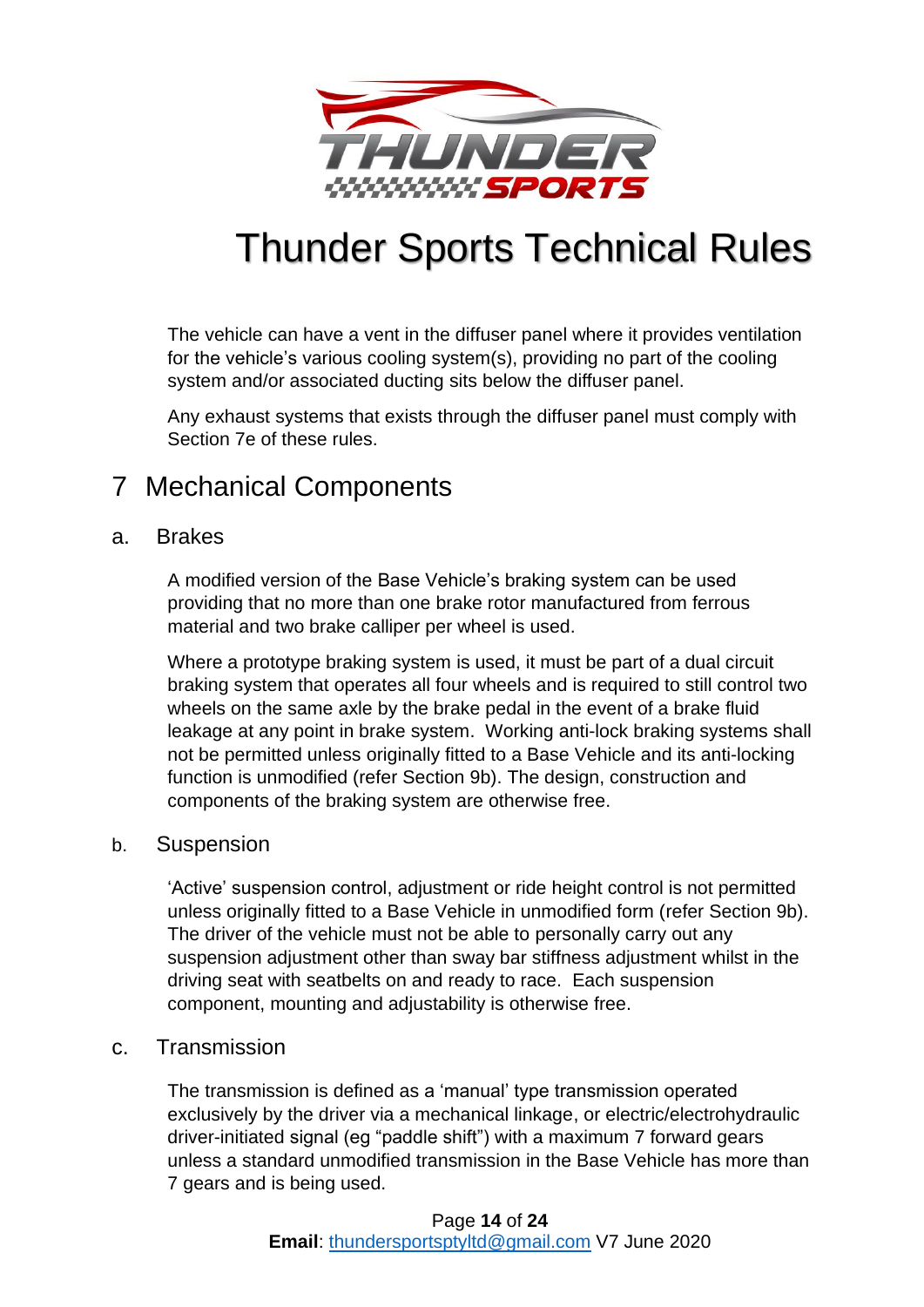

Only one clutch assembly per vehicle. The clutch can only be controlled using a pedal actuated by the driver's left foot. The pedal must only be linked to the clutch mechanism either mechanically or hydraulically. Electronic clutch actuation systems are not allowed, except for allowances in Section [9b.](#page-18-2)

Four-wheel drive (4WD) is permitted for vehicle that are eligible under Section [3a.](#page-3-4) All 4 wheels of the vehicle must at all times be mechanically linked to the transmission.

The design, construction and components of the transmission and final drive are otherwise free.

### <span id="page-14-0"></span>d. Engines

The design, construction and components of the internal combustion engine are free of constraints except for the following:

Only a 4 stroke piston internal combustion engines or Mazda style rotary internal combustion engines are permitted. Only cylinder block or rotor housings up to a swept volume capacity limited to 7000cc from a standard production vehicle of which at least 2500 of the chosen engine were produced, or any internal combustion engine built specifically for racing and not available in a standard production vehicle with a swept volume capacity limited to 6000cc (eg Chevrolet SB2.2, Judd GV, Mazda 26B), or any other engine approved for use by Thunder Sports Pty Ltd management are permitted.

An aftermarket cylinder block/rotor housing can be used provided that the centrelines of the crankshaft and cylinder bores or the rotary eccentric shaft are in the same relative position as the original equipment block/rotor casing it is based on and the replacement cylinder block/rotor housing can utilise original equipment and/or manufactured internal engine parts.

A rotary internal combustion engine is acceptable up to a maximum of 4 rotors.

The engine block, material, rotor housing material, each cylinder head and all ancillary equipment material is free.

Only one internal combustion engine is permitted to be fitted to the car.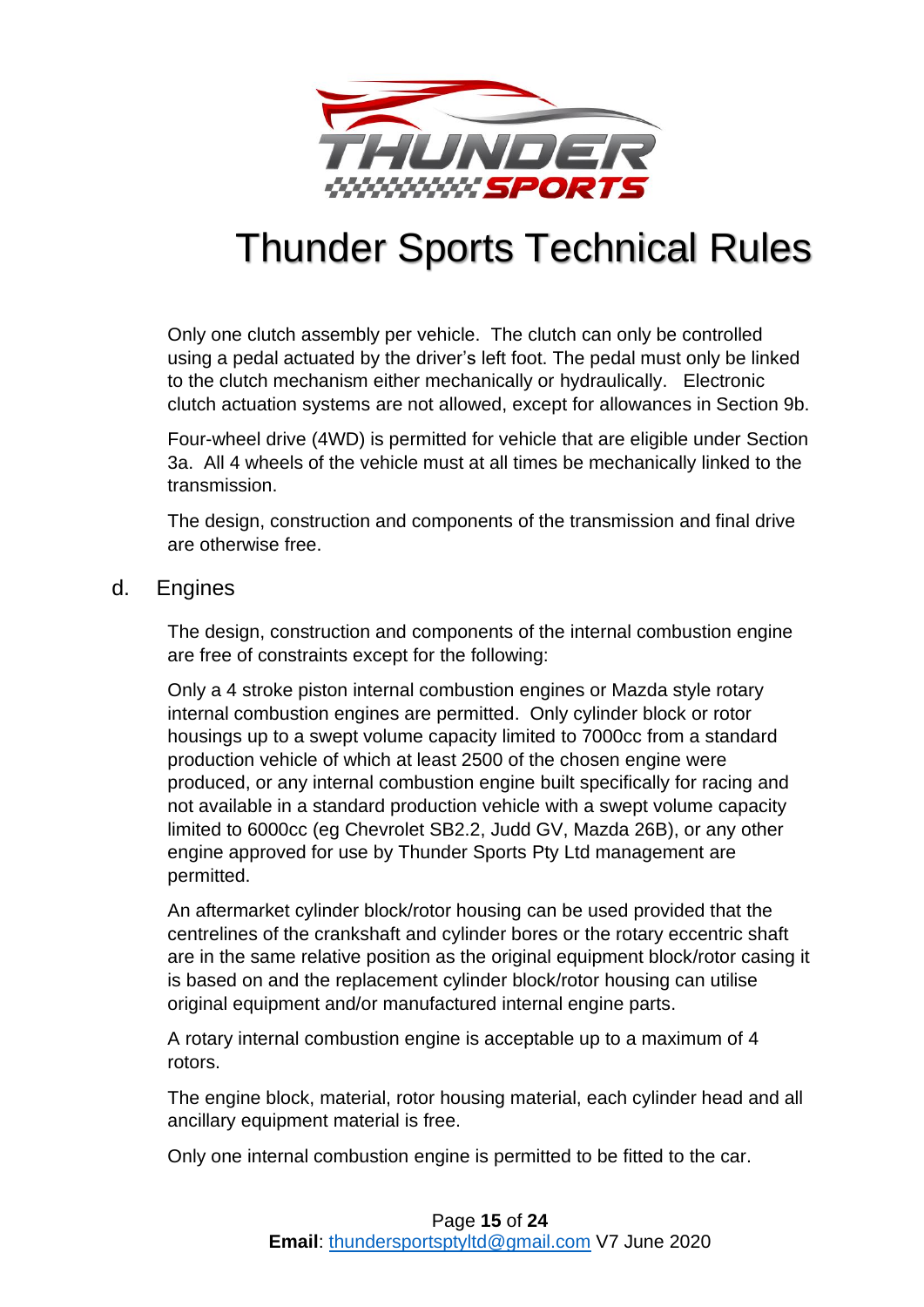

Where a forced induction system is being used;

A maximum of 2 forced induction devices, not running in series can be used

For a vehicle that utilised both a hybrid engine system and a forced induction system, the maximum swept volume capacity of the internal combustion engine is 3500cc

For internal combustion engines with a swept volume capacity greater than 4000cc, a restricting orifice must be fitted to the inlet tract/s prior to the air entering the forced induction device/s so that all air used in the combustion process of the engine must pass through the orifice/s

The maximum diameter of the restricting orifice/s must be complied with at all temperatures

The maximum internal diameter of the restricting orifice/s must be 38mm each where two forced induction devices are being used, or 54mm where a single forced induction device is being used

The upstream extremity of the restriction must be situated a maximum of 50mm from the upstream extremity of the moving compressing media and be maintained for a distance of at least 3mm downstream

The area between the exhaust of the restricting orifice and the intake of the forced induction device must be perfectly sealed and free from any other tubes or inductions that may allow for more intake flow into the forced induction device

Where a hybrid engine system is being used;

- 1. A maximum of one electric engine can be used to provide drive
- 2. Maximum hybrid engine system voltage is 400 Volts
- 3. For 2WD vehicles, the electric engine providing drive must connect to the internal combustion engine and/or drive line before the vehicle's final drive and comply with Sections 3a and 10d.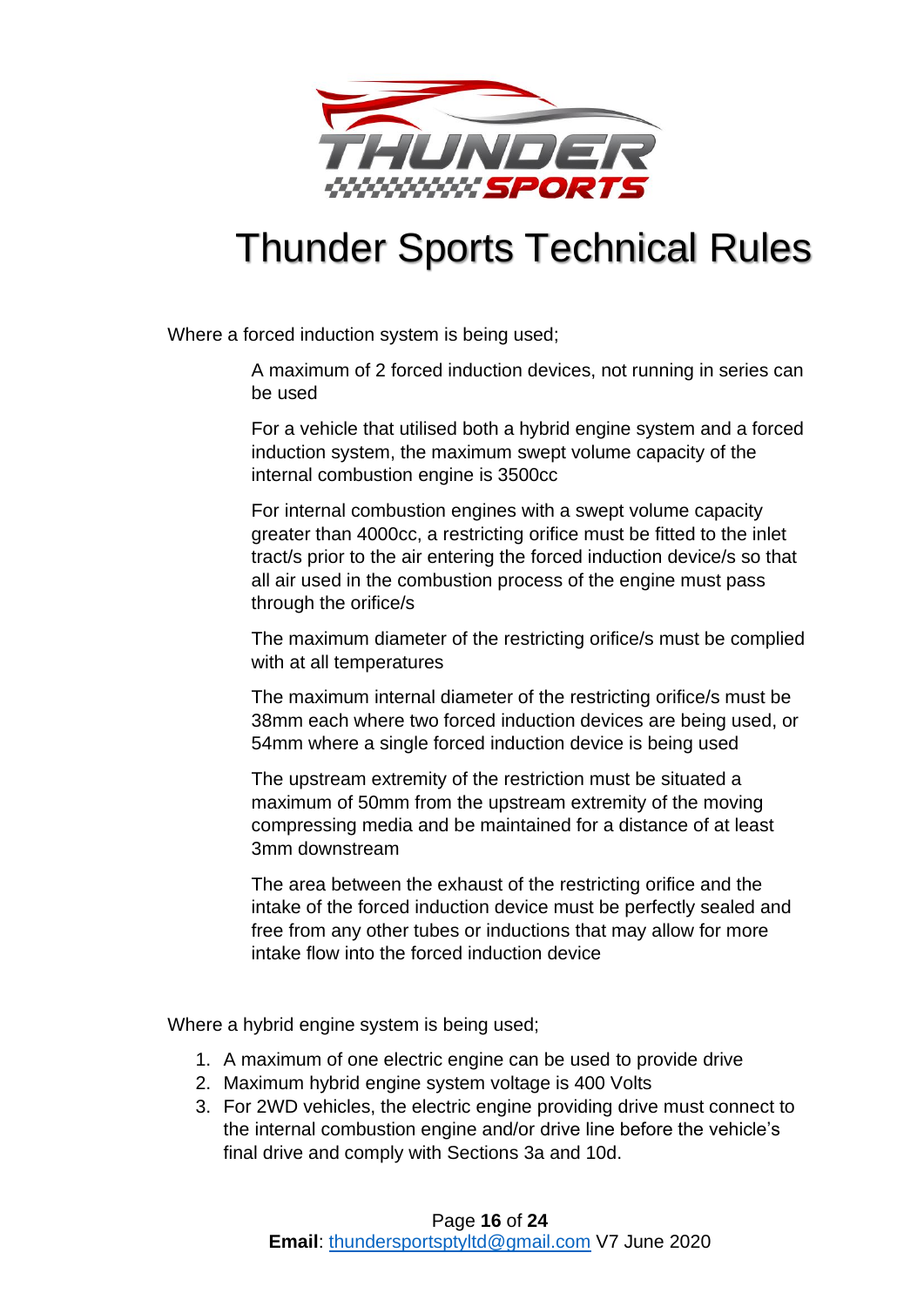

- 4. For 4WD vehicles, the electric engine providing drive must connect to the internal combustion engine and/or drive line before the vehicle's central differential and comply with Sections 3a and 10d.
- 5. Energy recovery systems are free
- 6. The swept volume capacity of an electric engine shall be calculated by multiplying the peak electric engine volts by peak electric engine amp draw and dividing by 100. i.e. Swept volume =  $350V * 300A / 100 =$ 1050cc
- 7. Maximum hybrid system corrected swept volume capacity shall not exceed 7000cc where a standard production vehicle engine is used, 6000cc where an internal combustion engine built specifically for racing is being used and 4000cc before forced induction system correction is applied, where a forced induction system is being used

To establish total corrected engine cc for minimum racing weights and air restrictor requirement:

> A multiplying factor of 1.7 applies to the swept volume of the internal combustion engine (corrected for rotary engines) where a forced induction system is used to calculate the corrected swept volume capacity for minimum racing weight in Section 3e. (see examples given below)

Nissan RB26DETT =  $2568cc \times 1.7 = 4366cc$  (figure to use for minimum racing weight)

Ford Barra Turbo =  $3984cc \times 1.7 = 6773cc$  (figure to use for minimum racing weight)

A multiplying factor of 1.75 applies to the swept volume of rotary engines to calculate the corrected swept volume capacity for minimum racing weight in Section 3e

Mazda  $13B = 1308cc \times 1.75 = 2289cc$  (figure to use for minimum racing weight)

Mazda 13B with Turbo = 1308cc x 1.75 x 1.7 = 3892cc (figure to be used for minimum racing weight)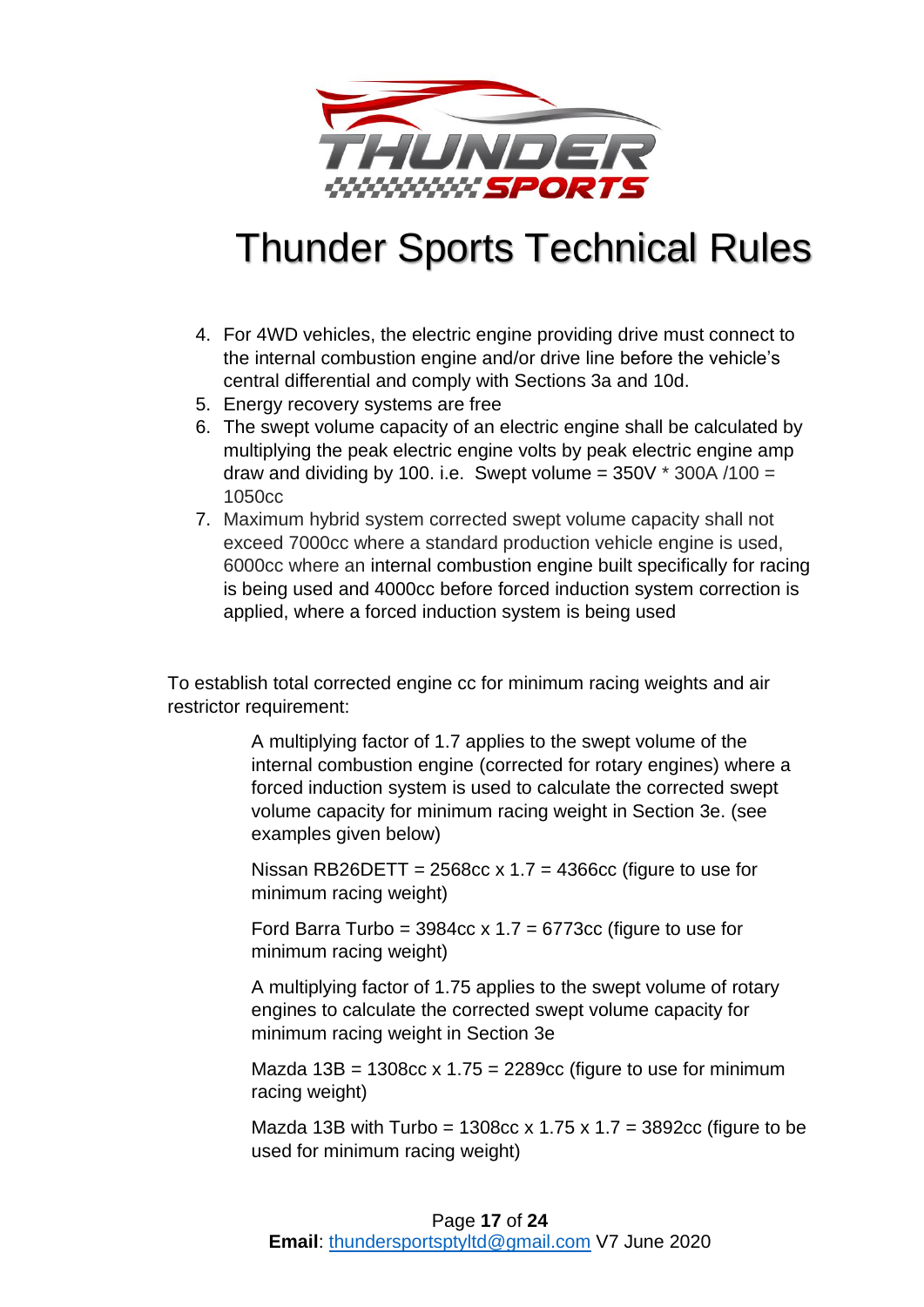

Where a hybrid engine system is being used, the swept volume of the internal combustion engine (corrected for rotary engines) is to be added to the calculated swept volume of the electric engine and then corrected with forced induction system correction (if applicable) to calculate the corrected swept volume capacity for minimum racing weight in Section 3e (see examples given below)

Chevrolet LS1 = 5665cc + 1050cc (350V \* 300A /100) electric engine = 6715cc (figure to use for minimum racing weight)

Nissan VQ35DE with Turbo = (3498cc + 450cc (100V\*450A/100) electric engine)  $*$  1.7 = 6712cc (figure to use for minimum racing weight)

Mazda 13B = (1308cc x 1.75) + 1050cc (350V \* 300A /100) electric engine = 3339cc (figure to use for minimum racing weight)

### <span id="page-17-0"></span>e. Exhaust

Exhaust outlets must direct exhaust gases horizontally or downward to the side or rear of the vehicle. The majority of the exhaust outlet must not be higher than the horizontal centreline of the lowest wheel hub. An exhaust that exits sideways must exit behind the front wheels a minimum of flush with the surrounding body work up to a maximum of 50mm beyond the maximum width of the surrounding bodywork up to a maximum of 125mm beyond the widest point on the unmodified mudguards of the Base Vehicle. An exhaust that exits rearwards must not protrude more than 20mm beyond the rearmost portion of the Base Vehicle's bodywork.

The design, construction and components of the exhaust system are otherwise free.

## <span id="page-17-1"></span>8 Wheels and Tyres

The maximum diameter of any wheel rim is to be 18 inches.

The maximum width of any complete wheel assembly for 2WD vehicles is 370mm, measured with at least 1.7 bar (25psi) of pressure in the tyre.

The maximum width of any complete wheel assembly for 4WD vehicles is 295mm, measured with at least 1.7 bar (25psi) of pressure in the tyre.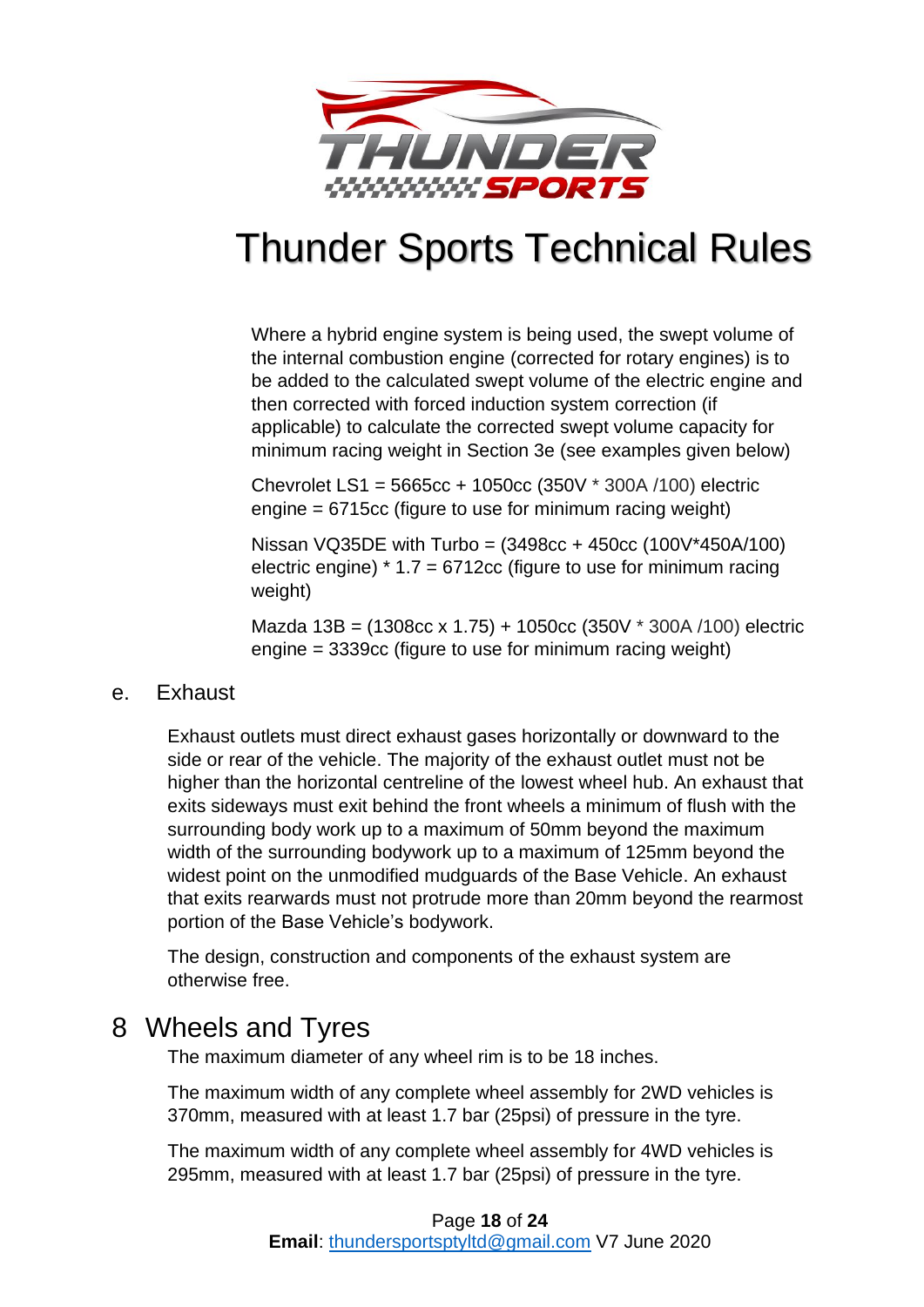

Construction and components of the wheel and tyre are otherwise free.

## <span id="page-18-0"></span>9 Electrical components

## <span id="page-18-1"></span>a. Lighting

The original external shape and location of all front lighting and lights equipment of the Base Vehicle must be retained, however does not need to be functional. Where an original headlamp and/or signalling light is removed, a forward-facing vent with the original external shape and location can be installed, or decals of original size and location must be used

Brake lights must continue to operate and keep the original external shape and location of the Base Vehicle.

A rain light of at least 15 Watts (or LED equivalent) must be fitted not more than 100mm from the centreline at the rear of the car. The driver must be able to switch the rain light on whilst in the driving seat with seatbelts on and ready to race.

## <span id="page-18-2"></span>b. Electronic systems

The following vehicle dynamics electronic control systems are only permitted if originally fitted to a Base Vehicle in unmodified form;

> Stability control Suspension control Damper adjustment Antilock Braking System Differential adjustment control Ride height control Rear wing adjustment Gear selection Clutch Control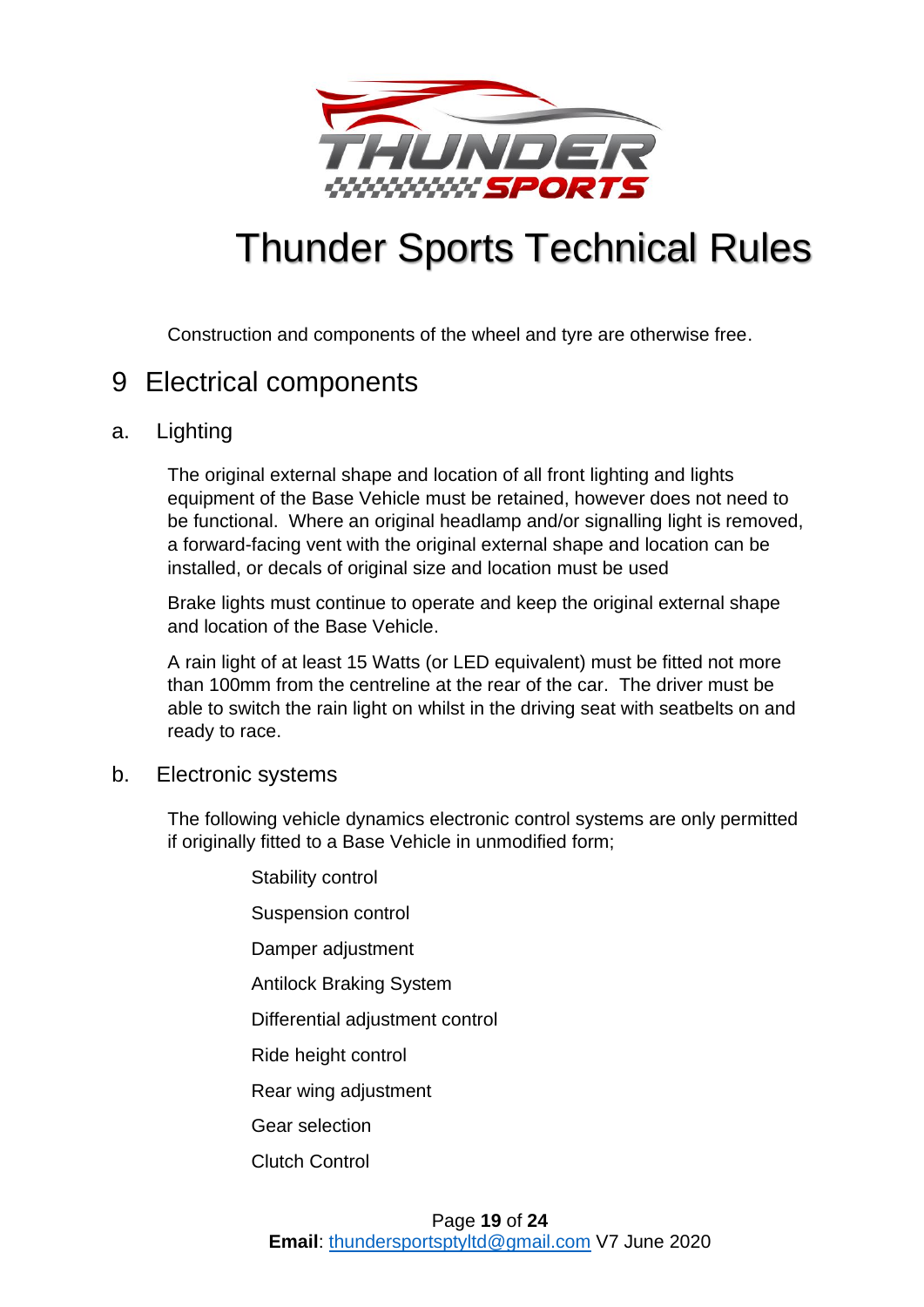

The following vehicle dynamics electronic control systems are permitted to all vehicles:

- Traction control
- Launch control) Electronic throttle actuation (fly by wire)
- Engine management
- Data logging
- Telemetry car to pit only
- Paddle shift initiated gear change actuation
- The following vehicle dynamics electronic control systems are **not** permitted:
	- Differential action/adjustment/control of any type
	- Suspension or Damper adjustment/control
	- Clutch control of any type
	- Antilock Braking Systems
	- Stability system
	- Ride height control
	- Telemetry pit to car

Electrical components and control systems and data logging systems are otherwise free.

<span id="page-19-0"></span>c. Hybrid engine system power delivery

An EV sticker (dimensions specified by the AASA) must be fitted to the vehicles driver's side B- pillar at window level, the vehicles front windscreen on the side opposite the driver and rear windscreen on the same side as the driver,

Maximum Battery Pack Voltage is 400 Volts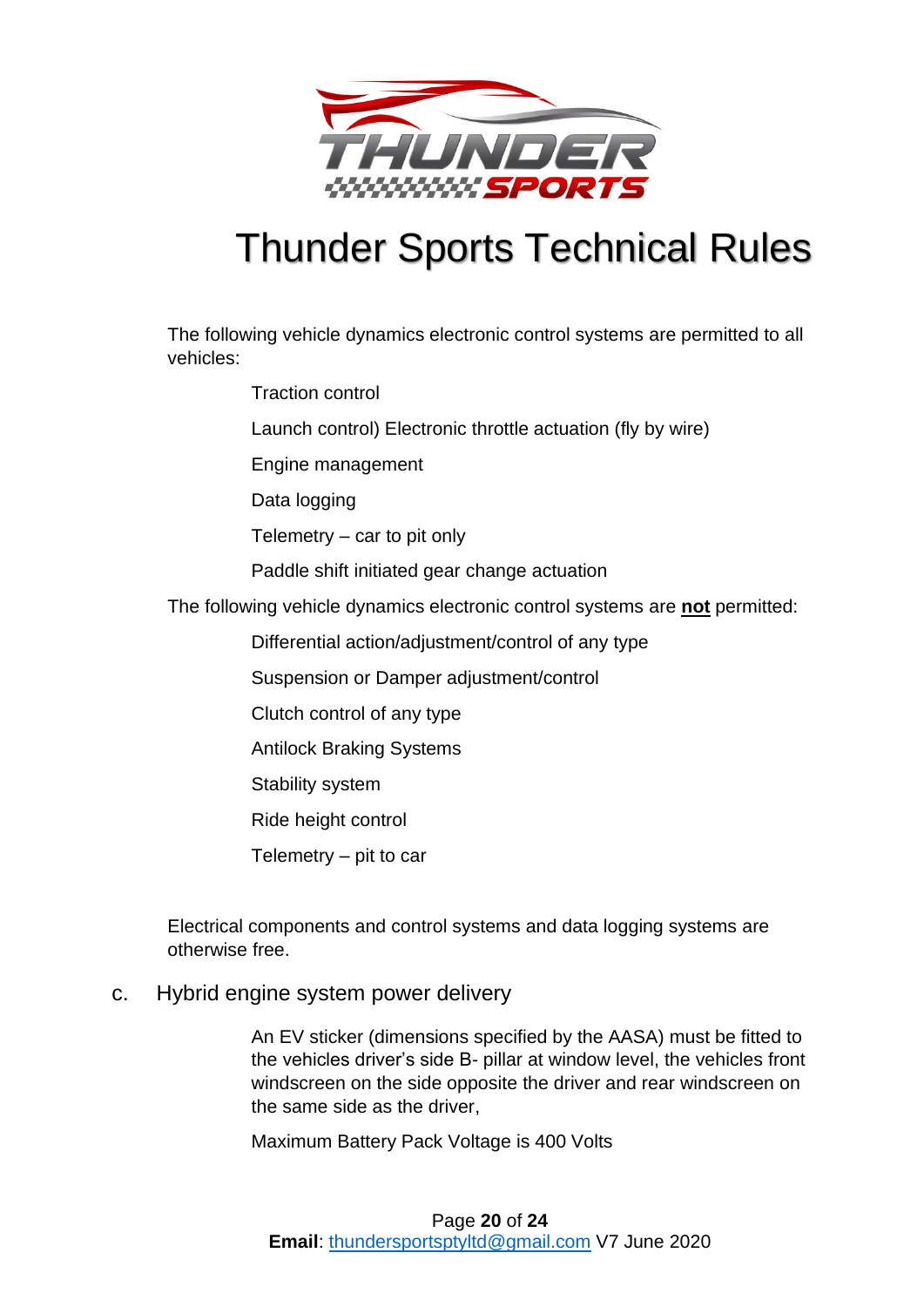

Battery Pack and must be securely fitted inside a Battery Box made of non-conductive material specified in Section 4b

A power distribution box incorporating fusible link must be installed, correctly connected and mounted inside the Battery Box

DC/DC Convertors and System Invertor must be installed inside a Convertor/Invertor Box made of non-conductive material specified in Section 4b

Battery Box and Convertor/Invertor Box may be ventilated with holes that a maximum 5mm diameter, with a minimum 5mm spacing between the circumference of each hole

## <span id="page-20-0"></span>10Safety

## <span id="page-20-1"></span>a. Fuel and Fuel tanks

Only fuel as defined by AASA shall be used. Refer [http://aasa.com.au/wp](http://aasa.com.au/wp-content/uploads/2017/06/80.1-AASA-Standing-Regulations-V2.4-June-2017.pdf)[content/uploads/2017/06/80.1-AASA-Standing-Regulations-V2.4-June-](http://aasa.com.au/wp-content/uploads/2017/06/80.1-AASA-Standing-Regulations-V2.4-June-2017.pdf)[2017.pdf](http://aasa.com.au/wp-content/uploads/2017/06/80.1-AASA-Standing-Regulations-V2.4-June-2017.pdf)

An original fuel tank may be replaced.

Where a fuel tank has been mounted inside the cockpit area, it must have a 20mm diameter or larger drain hole in the floor below the tank.

In all fuel system designs, the cockpit area must be sealed from the entire fuel system by fluid and flameproof panels.

The design, construction and components of the fuel system are otherwise free.

## <span id="page-20-2"></span>b. Hybrid engine system Battery Box and Convertor/Invertor Box

Battery Box and Convertor/Invertor Box must be mounted so that no part of the box sides are within a 150mm horizontal line running perpendicular to the Base Vehicle's external bodywork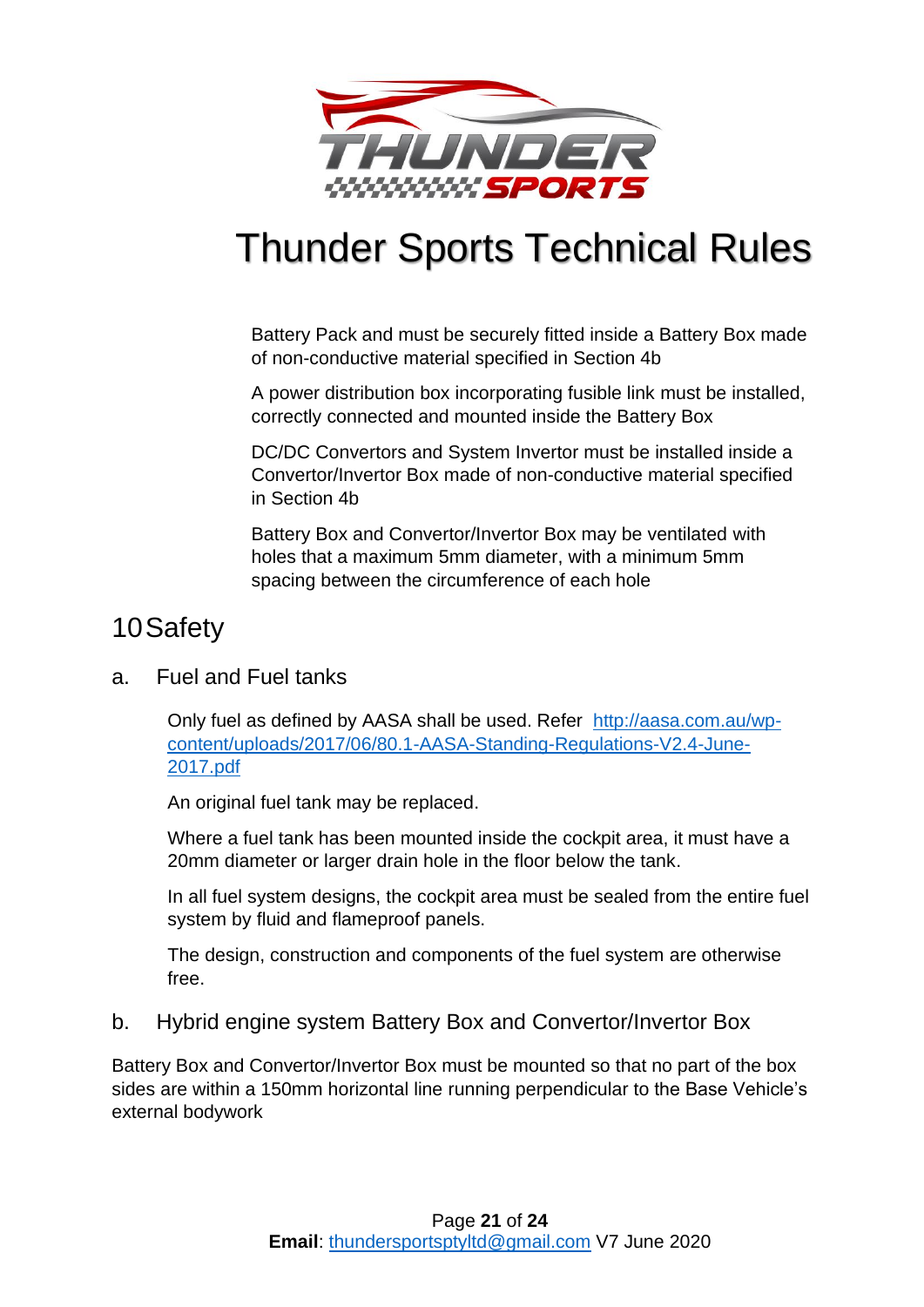

Where the floor of the Battery Box and Convertor/Invertor Box is exposed to the road surface, a metal skid plate in compliance with Section 4b must be fitted to the exterior floor of the Battery Box and Convertor/Invertor Box

All Hybrid engine system cabling must be insulated from the metal surface of the vehicle, be substantially shrouded by gromets made from non-conductive material at any point the cabling passes through a metal surface, bulkhead or firewall and have additional padded shrouding made of non-conductive material in any area where there is a possibility of the cabling being crushed.

### <span id="page-21-0"></span>c. Fire Suppression systems

Refer to AASA requirements [https://aasa.com.au/wp-content/uploads/180627-](https://aasa.com.au/wp-content/uploads/180627-01-Appendix-3-Extinguisher-Requirements-V0.2-1.pdf) [01-Appendix-3-Extinguisher-Requirements-V0.2-1.pdf](https://aasa.com.au/wp-content/uploads/180627-01-Appendix-3-Extinguisher-Requirements-V0.2-1.pdf)

### <span id="page-21-1"></span>d. Scatter Shield

For a vehicle where the engine and transmission has been repositioned closer to the driver than the engine and transmission's position of the Base Vehicle, a scatter shield must be fitted.

The scatter shield must sit as close as possible to and must cover the whole flywheel/clutch housing that would face any part of the driver's body.

### <span id="page-21-2"></span>e. Safety Belts

A minimum Level 5 Occupant Restraint System to AASA regulations must be used. Refer to AASA requirements; [https://aasa.com.au/wp](https://aasa.com.au/wp-content/uploads/Harnesses-Appendix-5-V0.5.pdf)[content/uploads/Harnesses-Appendix-5-V0.5.pdf](https://aasa.com.au/wp-content/uploads/Harnesses-Appendix-5-V0.5.pdf)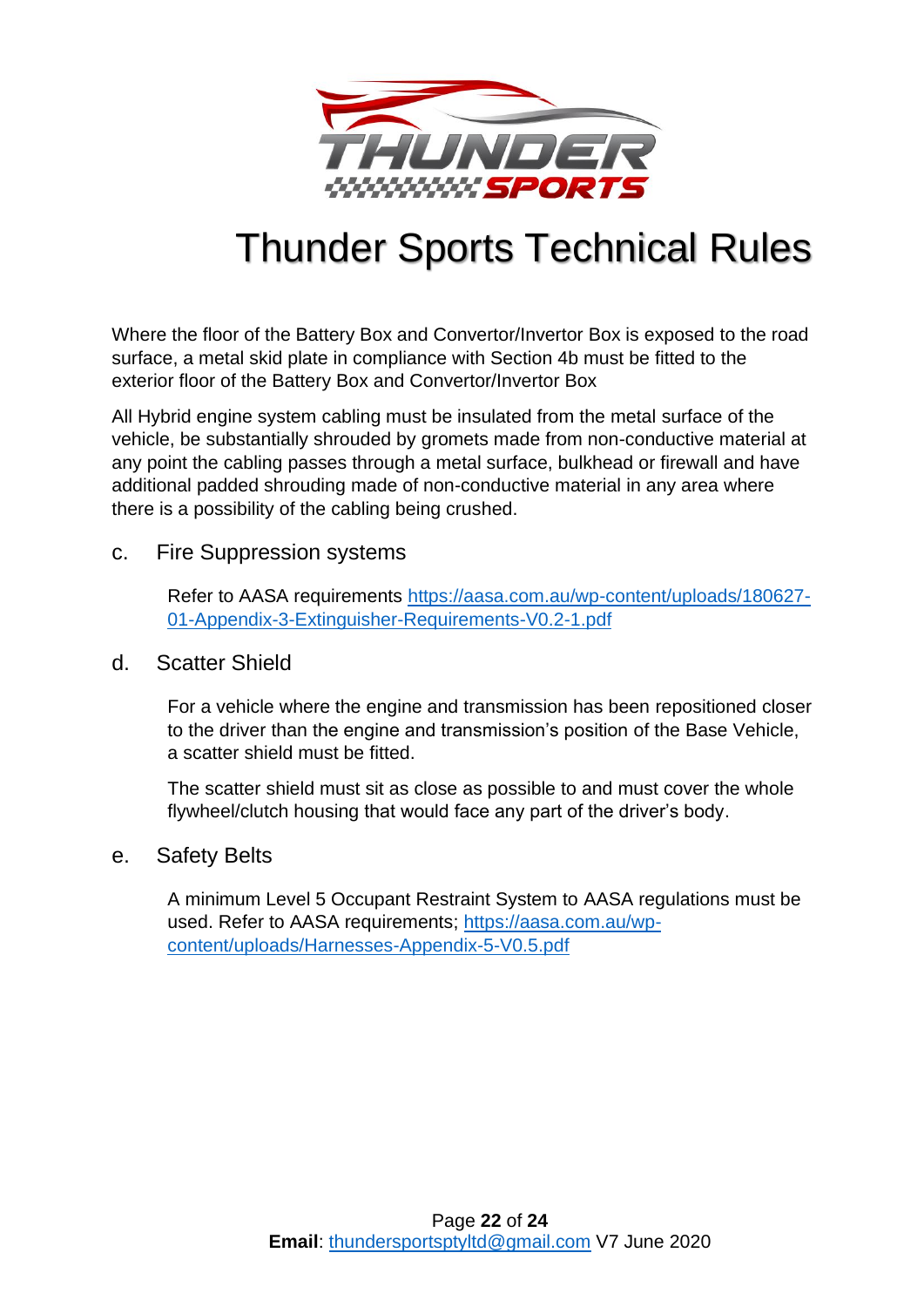

## <span id="page-22-0"></span>11Appendix A